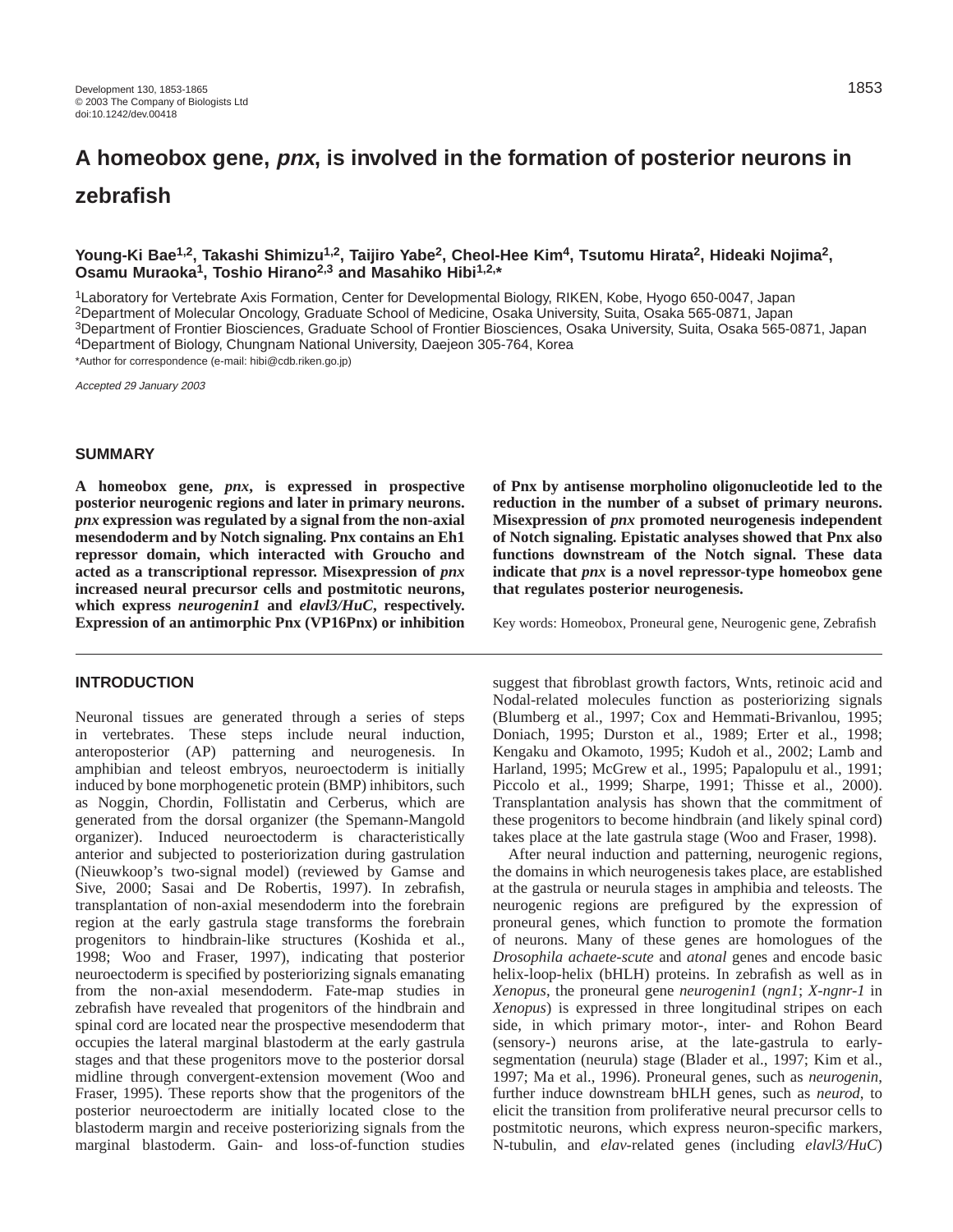(Blader et al., 1997; Kim et al., 1997; Lee et al., 1995; Ma et al., 1996). In addition to neural specification and determination, proneural genes also trigger the process of lateral inhibition. Cells that highly express proneural genes become neurons and simultaneously express the Notch ligands Delta or Serrate, which activate Notch signaling in neighboring cells (Chitnis and Kintner, 1996; Ma et al., 1996). As a consequence of the Notch signal activation, these neighboring cells express repressors of neuronal differentiation that belong to the enhancer of split-hairy (Hes/Her) family transcription factors and cease differentiating to neurons, as is also proposed for *Drosophila* neurogenesis (Chitnis et al., 1995; Wettstein et al., 1997). In zebrafish, the *delta* genes (*deltaA*, *deltaB* and *deltaD*) are expressed in neurogenic regions and later in primary neurons from the late gastrula stage (Appel and Eisen, 1998; Haddon et al., 1998b). The Hes/Her family genes *her4* and *her9* are expressed in the neural plate, and *her4* has been shown to be regulated by the Notch signal and to inhibit neurogenesis in zebrafish (Leve et al., 2001; Takke et al., 1999). Mutations in components of the Notch pathway in zebrafish, including *deltaA* and *notch1* (*notch1a* – Zebrafish Information Network) (*deadly seven*), lead to an increase in the numbers of *ngn1*-expressing neural cells and an expansion of the primary neurons within the three stripes (Appel et al., 2001; Gray et al., 2001). Furthermore, primary neurons are produced in very excessive numbers in the mutant embryos of *mind bomb* (*mib*; previously known as *white tail*), as observed in embryos expressing dominant-negative Delta and Su(H) protein, which also functions downstream of Notch (Appel and Eisen, 1998; Haddon et al., 1998a; Jiang et al., 1996; Schier et al., 1996). It has recently been reported that *mib* encodes a RING ubiquitin ligase that is required for efficient activation of the Deltamediated Notch signaling (Itoh et al., 2003). These reports show that proneural genes activate a lateral inhibition program in which Notch signaling is involved, which restricts the numbers of neurons in zebrafish.

There are several genes that are reported to function downstream of neural inducers and upstream of proneural genes in *Xenopus* and zebrafish. These include the *Xenopus* Sox-related genes *SoxD* and *Sox2* (Kishi et al., 2000; Mizuseki et al., 1998b), *Zic*-related genes *Zic-r1* and *Zic3* (Mizuseki et al., 1998a; Nakata et al., 1997), and Iroquois genes (Bellefroid et al., 1998; Gomez-Skarmeta et al., 1998), all of which can be regulated by the organizer-derived BMP inhibitors. However, these genes are expressed homogenously in subdivisions or the entire region of neuroectoderm, but not in the 'neurogenic regions'. None of them has been shown to be involved in the formation of posterior neurons.

Using an expression cloning strategy, we isolated a zebrafish homeobox gene, *pnx*, which is expressed in posterior neurogenic regions earlier than *neurogenin1* and *delta* genes. Expression of *pnx* is initially regulated by the neural inducers and a posteriorizing signal from the non-axial mesendoderm; latterly, *pnx* expression in primary neurons is regulated by the Notch signaling. Gain- and loss-of-function studies of Pnx indicated that it is a transcriptional repressor that functions upstream of proneural genes to define posterior neurogenic regions. We found that Pnx functions downstream of the Notch signal. These data indicate that *pnx* is a novel repressor-type homeobox gene that functions in neurogenesis.

# **MATERIALS AND METHODS**

#### **Fish embryos**

The wild-type zebrafish (*Danio rerio*) embryos were obtained from natural crosses of fish with the Oregon AB or AB/India genetic background. *chordino*, *swirl* and *mind bomb* mutant embryos were obtained by crossing heterozygous *chordinott250*, *swrta72a* and *mibm178* fish, respectively. The obtained embryos were grown at 28.5°C in 1/3 Ringer's solution (39 mM NaCl, 0.97 mM KCl, 1.8 mM CaCl<sub>2</sub>, 1.7 mM HEPES at pH 7.2), and the developmental stage of the embryos was determined by the time after fertilization (hpf, hours postfertilization) at 28.5°C and by morphological criteria (Kimmel et al., 1995).

#### **cDNA library construction and screening**

Procedures for the cDNA library construction and screening were previously published (Yamanaka et al., 1998). Briefly, a cDNA library was constructed from LiCl-treated (dorsalized) early gastrula embryos and inserted into a modified version of pCS2+ (Turner and Weintraub, 1994) (pCS2+SfiI). The bacteria transformants containing 200-300 cDNA clones each were pooled and 5′-capped RNAs were synthesized in vitro from each pool. One to two nanograms of 5′ capped RNA was injected into one- or two-cell stage embryos and the effects of the RNA injection were evaluated by morphological inspection and in situ hybridization of the early segmentation-stage embryos with the markers, *six3* (a marker for forebrain), *engrailed3* (for the mid-hindbrain boundary), *krox20* (for rhombomeres 3 and 5) and *deltaB* (for primary neurons). Zebrafish *sax1* cDNA was isolated from a zebrafish early gastrula cDNA library by low stringency hybridization using the *pnx* cDNA as a probe. The nucleotide sequences for *pnx* and *sax1* were deposited in the GenBank database under Accession Numbers AB067731 and AB067732, respectively.

#### **Transplantation**

Transplantation of the ventrolateral marginal tissues of the zebrafish early gastrula was performed as described (Koshida et al., 1998; Woo and Fraser, 1997). The yolk of one- or two-cell stage embryos was injected with 0.5% lysine-fixable tetramethylrhodamine-dextran (2,000 kDa, Molecular Probes). When the embryonic shield became apparent (shield stage, 6.5 hpf), the ventrolateral marginal blastomeres were excised with a tungsten needle and then transplanted through a glass micropipette into the animal pole of a sibling shield-stage embryo.

#### **Plasmid construction and RNA and morpholino injections**

To construct the expression vector for EnR-fusion proteins (pCS2+EnR), the repressor domain of *Drosophila* Engrailed (amino acid residues 1-226) was amplified from pTB-En (Fan and Sokol, 1997) by PCR and inserted into the *Bam*HI and *Eco*RI sites of pCS2+. To construct expression vectors for Pnx-∆N, VP16-Pnx and EnR-Pnx, the cDNA fragment containing the amino acid residues 35-182 of Pnx was amplified from pCS2+*Sfi*I-Pnx by PCR and subcloned into pCS2+, pCS2+NLSVP16AD (containing amino acid residues 412- 490 of Herpes simplex virus protein I VP16) and pCS2+EnR.

To construct a plasmid for N-Pnx, the cDNA fragment of amino acid residues 1-34 of Pnx was amplified by PCR. To construct the expression plasmids for GAL4DB (the DNA-binding domain of the yeast transcription factor Gal4)-fusion proteins, the cDNA fragment of Pnx, Pnx-∆N, N-Pnx, EnR or VP16 was subcloned into pSG424 (Sadowski and Ptashne, 1989). The cDNA fragments of the GAL4DB-Pnx fusion protein were amplified from the pSG424 plasmids by PCR and inserted into pEGFP-C1 (Clonetech). pCS3+MT zGroucho2 was constructed by inserting zebrafish *groucho2* (Takke and Campos-Ortega, 1999) into pCS3+MT.

To construct a plasmid for Myc-tagged green fluorescent protein (MTGFP), the *Nco*I and *Eco*RI fragment of pEGFP-C1 (Clonetech) was inserted into the pCS2+MT plasmid. The expression vector for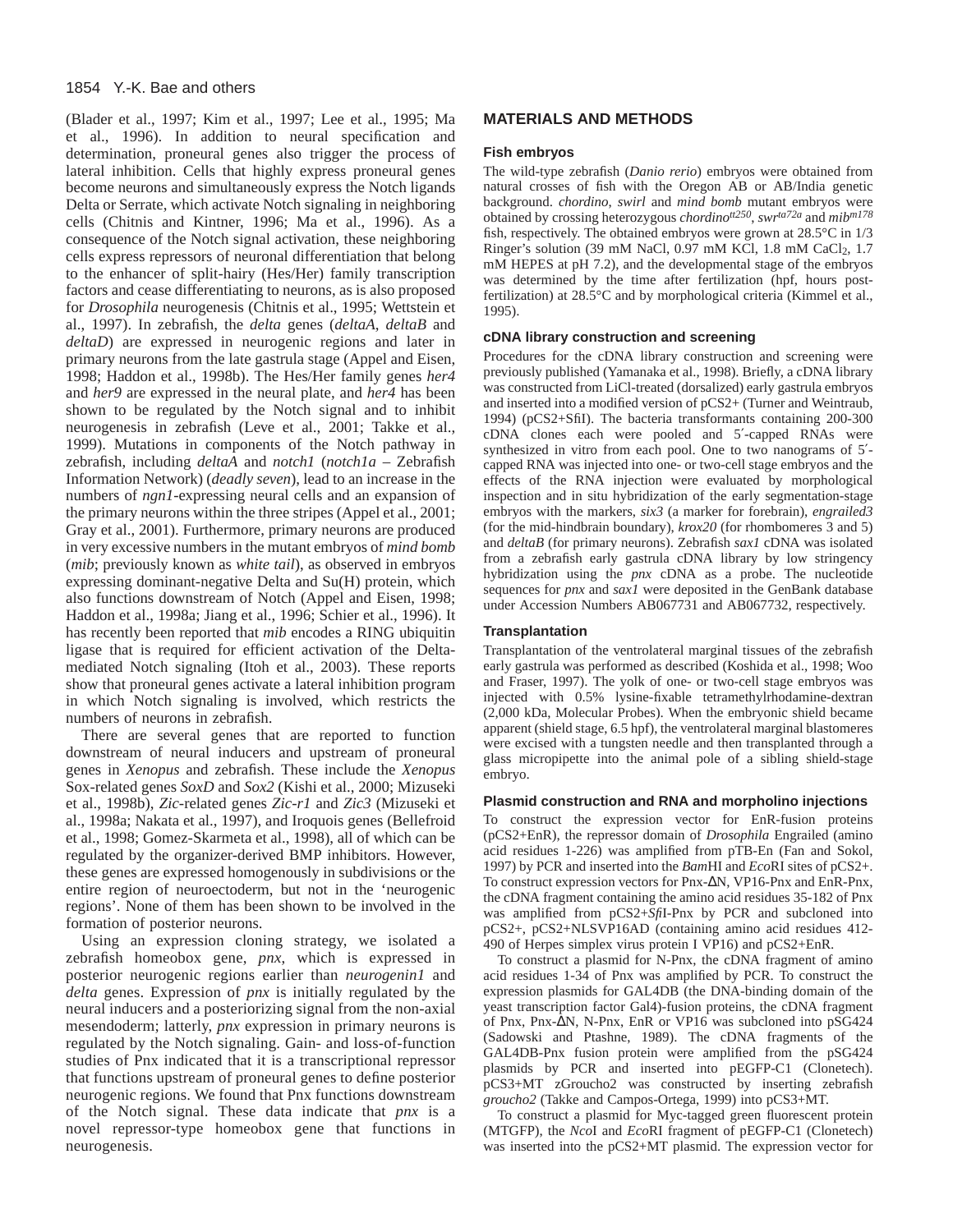

**Fig. 1.** Structure of *pnx.* Pnx is a novel homeodomain-containing protein. (A) Amino acid sequence of Pnx. Pnx contains an Eh1 (Engrailed homology 1) repressor domain in its N-terminal region (underlined) and a homeodomain in its C-terminal region (shaded box). (B) Phylogenetic tree for comparison between Pnx, Nkx1/Sax-family homeodomain-containing proteins and Gbx. The phylogenetic tree was constructed using the ClustalW program provided by DDBJ and the full-length amino acid sequences of the proteins (except for chick Hox3, which has only a C-terminal partial sequence). Accession Numbers of the proteins used for the phylogenetic tree are AB067731 (zebrafish Pnx), AB067732 (zebrafish Sax1), NP033149 (mouse Sax1), JU0069 (chicken Hox3), A33976 (*Drosophila* NK-1), AAG14450 (*Xenopus* BarH1), XP123759 (mouse BarH-like1), XP069853 (human Gbx1), XP144233 (mouse Gbx1) and AAK83070 (zebrafish Gbx1). (C) Alignment of the Eh1 repressor domains of zebrafish Pnx,

Goosecoid, Fez-like, Dharma/Bozozok, and Engrailed3, and mouse Sax1. The consensus sequence for the Eh1 domain is also shown. (D,E) Nuclear localization of Pnx protein. COS7 cells were transfected with an expression vector for Myc epitope-tagged Pnx. Myc-Pnx was immunostained with an anti-Myc antibody. Pnx was detected in the nuclei of the transfected cells (indicated by arrowheads) (D). (E) A DAPI image of D. DAPI marks nuclei.

Pnx-GFP was constructed by inserting the PCR fragment containing the 5′UTR and the coding region of *pnx* into the *Cla*I and *Nco*I site of the MTGFP plasmid.

Synthetic capped RNAs for Pnx, EnRPnx, VP16Pnx, Squint (Rebagliati et al., 1998), Fgf8/Ace (Furthauer et al., 1997), Dkk1 (Hashimoto et al., 2000), Antivin (Thisse et al., 2000), a dominant negative form of *Xenopus* Delta-1 (*XDlstu*) (Chitnis et al., 1995) and zebrafish Notch5ICD (Itoh et al., 2003) were transcribed in vitro using the linearized plasmid DNA as a template, then dissolved in 0.2 M KCl with 0.2% Phenol Red as a tracking dye, and injected into onecell-stage embryos using a PV830 Pneumatic PicoPump (WPI).

The antisense morpholino oligonucleotides were generated by Gene Tools (LLC, Corvallis, Oregon). *pnx* MO for 5′UTR, 5′- CCTGtCGGTcACTTCaGAGAcGAGT-3′; control MO for 5′UTR, 5′- GAtTTGgTCGTTTCTTCcTGCtTCC-3′ (lower case letters indicate mispaired bases); *pnx* MO for the translational initiation site (TIS), 5′-GAATTGCTCGTTTCTTCGTGCATCC-3′; control MO for TIS, 5′-GAtTTGgTCGTTTCTTCcTGCtTCC-3′. The MOs were dissolved in 1× Danieau's buffer (Nasevicius and Ekker, 2000) for the stock (10 mg/ml). For injection, the MO was diluted in  $1 \times$  Danieau's buffer to 0.4-2 mg/ml.

#### **Whole-mount in situ hybridization,** β**-galactosidase detection and immunohistochemistry**

Whole-mount in situ hybridization was performed principally as described previously (Jowett and Yan, 1996). BM purple AP substrate (Roche) and Fast Red tablets (Sigma) were used as a substrate for alkaline phosphatase. To prepare an antisense *pnx* riboprobe, the *Eco*RI*-Xba*I fragment of *pnx* cDNA was subcloned into pBluescriptSK+ (Stratagene) (pBSK+zPnx). pBSK+zPnx was digested by *Eco*RI and transcribed with T3 RNA polymerase. Antisense riboprobes in this study were generated as described: *ngn1* (Kim et al., 1997), *krox20* (Jowett and Yan, 1996), *hoxb1b* (Alexandre et al., 1996), *elavl3/HuC* (Kim et al., 1996), *olig2* (Park et al., 2002), *islet1* (Inoue et al., 1994) and *islet2* (Tokumoto et al., 1995). *sox19* cDNA (Vriz and Lovell-Badge, 1995) was amplified by PCR and used to generate a riboprobe. Immunohistochemistry was performed as described previously (Fujii et al., 2000). Monoclonal antibodies, znp1, zn5 and zn12 (Trevarrow et al., 1990) were used at the concentrations 1:500, 1:200, and 1:500, respectively. Immune complex was detected using the Vectastain ABC kit (Vector Laboratories), and visualized in 0.7 mg/ml diaminobenzidine (Sigma) and 0.003% H2O2. For the detection of β-galactosidase activity, embryos were fixed in 2.5% paraformaldehyde in PBS overnight at 4°C, rinsed three times for 10 minutes in PBS with 0.02% NP-40, and one for 10 minutes with Xgal staining buffer (100 mM phosphate buffer at pH 7.3, 2 mM MgCl2, 0.01% sodium deoxycholate, 0.02% NP-40, 5 mM potassium ferricyanide, 5 mM potassium ferrocyanide) at 37°C for 1 hour, and fixed again in 4% paraformaldehyde in PBS overnight at 4°C before in situ hybridization. Photographs were taken using an AxioPlan-2 microscope (Carl Zeiss) and HC-2500 3CCD camera (Fuji Film). Figures were assembled using Adobe Photoshop, V6.0.

#### **Reporter assay and immunostaining**

For the luciferase reporter assay, human embryonic kidney (HEK) 293T cells were transfected with the expression vectors for the Gal4- Pnx fusion proteins (0.2 µg), pFR-Luc plasmid (1 µg, 5× GAL4 Binding Element Luciferase, Stratagene) and pCS2+nβgal (0.2 µg,) (Turner and Weintraub, 1994) in the presence or absence of pCS3+MT zGroucho2  $(2 \mu g)$ . After a 36 hour incubation, the cells were harvested and the luciferase activities were measured. The β-galactosidase activities were used for normalization of the transfection efficiency.

For the immunostaining of cells, COS7 cells were transfected with pCS2+MT-Pnx. After a 24 hour incubation, the cells were fixed in 4% paraformaldehyde for 15 minutes, labeled with anti-Myc-epitope monoclonal antibody (1:200 dilution, 9E10, Sigma) and visualized using an Alexa Fluor 568-conjugated goat anti-mouse IgG secondary antibody (1:500 dilution, Molecular Probes).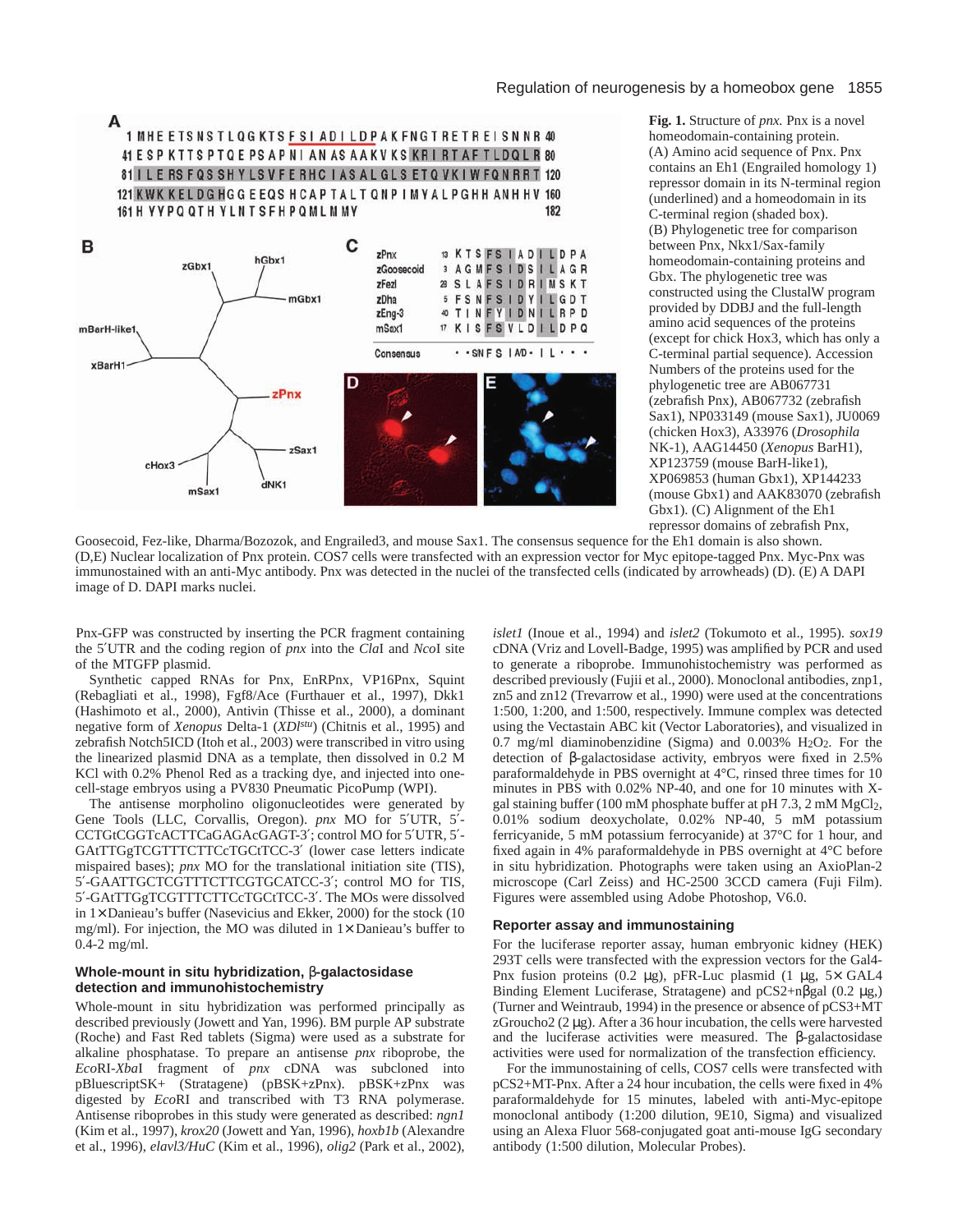

**Fig. 2.** Expression of *pnx*. Expression of *pnx* was detected by whole-mount in situ hybridization. (A,B) 50% epiboly stage. Lateral view (A) and animal pole view (B). Dorsal is towards the right. *pnx* was expressed in the entire ectoderm exclusive of the marginal blastoderm (arrowhead in A). (C-F) 70%-epiboly stage. Dorsal view (C), lateral view (D), animal pole view (E) and sagittal section of the dorsal marginal region (F). (D-F) Dorsal is towards the right. The *pnx* transcripts were detected in the ventrolateral and dorsomedial regions of the ectoderm at the mid-gastrula stage. (G,H) 85% epiboly stage. Dorsal view (G) and lateral view (H). (I-K) One-somite stage. (I) Dorsal view. (J) Two-color staining with *pnx* (purple) and *krox20* (red). (K) Horizontal section of the *pnx*-stained tail-bud state embryos (m, primary motoneurons; i, primary inter neurons; r, Rohon-Beard neurons). From the late gastrula to early segmentation stages, the *pnx* transcripts

became restricted to three stripes of primary neurons posterior to rhombomere 4 (the *krox20* expression indicates rhombomeres 3 and 5). (L) Ten-somite stage (14 hpf), lateral view. (M) Prim-6 stage (25 hpf), lateral view. The expression of *pnx* gradually disappeared from the anterior region from the late segmentation stages and it was only detected in the caudal neural tube at the early pharyngula stage.

#### **Co-immunoprecipitation and western blot analysis**

The various Pnx mutant constructs and the expression vector for Myctagged zebrafish Groucho2 were co-transfected into 293T cells. Thirty-six hours after transfection, the cells were lysed on ice in lysis buffer (20 mM Tris-HCl at pH 8.0, 150 mM NaCl, 1% NP-40, 0.5% sodium deoxycholate, 0.1% SDS, 4 mM PMSF, 10 mg/ml aprotinin). The lysates were immunoprecipitated with anti-GFP rabbit polyclonal antibodies (MBL), separated by electrophoresis on a 4-20% polyacrylamide gel, and transferred to a PVDF membrane. The membrane was immunoblotted with an anti-Myc-epitope monoclonal antibody (1:5000 dilution, 9E10, Sigma). The immune complexes were visualized by a chemiluminescence system (Renaissance; Dupont NEN Products).

### **RESULTS**

## **pnx, an nkx-1 family homeobox gene, is expressed in posterior neurogenic regions**

Using an expression cloning strategy, we isolated a novel homeobox gene that elicited the expansion of posterior primary neurons and the posteriorization of neuroectoderm when it was misexpressed. We named it *pnx* (posterior neuron-specific homeobox). The *pnx* gene encodes a 182 amino acid protein that contains a homeodomain in its middle region (Fig. 1A). The homeodomain of Pnx displayed sequence similarities with the homeodomains of *Drosophila* NK-1, and mouse and zebrafish Sax1 (Fig. 1B), suggesting that Pnx is a novel member of the Nkx1/Sax-family of homeodomain-containing proteins. Pnx also contains a domain that is homologous to the repressor motif (Engrailed homology; Eh1) of *Drosophila* Engrailed and other homeodomain-containing transcription factors that function as transcriptional repressors (Fig. 1C) (Muhr et al., 2001; Smith and Jaynes, 1996). Radiation hybrid mapping revealed that the *pnx* gene was localized close to the telomere of linkage group 10. Myc-tagged Pnx protein and PnxGFP (green fluorescence protein) localized to the nuclei of the COS7 cells (Fig. 1D) and the blastomeres of the zebrafish embryos (see Fig. 6D), respectively.

*pnx* expression was first detected exclusively in the prospective ectoderm and not in the blastoderm margin, which gives rise to the mesoderm and endoderm, at the late blastula stage (Fig. 2A,B). From the early to mid gastrula stages, the *pnx* transcripts became localized to two domains: the ventrolateral ectoderm and the dorsal-midline ectoderm, in which progenitors of the hindbrain and spinal cord are located (Woo and Fraser, 1995) (Fig. 2C-F). The *pnx* expression domains became spotty at the late gastrula stage and the pattern of transcripts appeared as dots forming three stripes on each side of the embryo at the early segmentation stage, which correspond to the primary neurons (motoneurons, interneurons and Rohon-Beard neurons) (Fig. 2G-K). Compared with other neuronal markers, such as *elavl3/HuC*, *pnx* was expressed more strongly in primary motoneurons and interneurons than in Rohon-Beard neurons. The anterior limit of the *pnx* expression was between the two *krox20*-expressing domains, marking rhombomeres 3 and 5 (Fig. 2J), indicating that *pnx* is expressed posterior to rhombomere 4. The *pnx* expression disappeared in an anterior to posterior direction during the segmentation and pharyngula stages (Fig. 2L,M), and it was rarely detected at all after 48 hours post fertilization (data not shown). These data indicate that the expression domains of *pnx* correspond to posterior neurogenic regions and later to posterior primary neurons. *pnx* was expressed earlier than the *ngn1* and Delta genes (Blader et al., 1997; Haddon et al., 1998b; Kim et al., 1997), suggesting that *pnx* is one of the earliest genes to be expressed in the posterior neurogenic regions.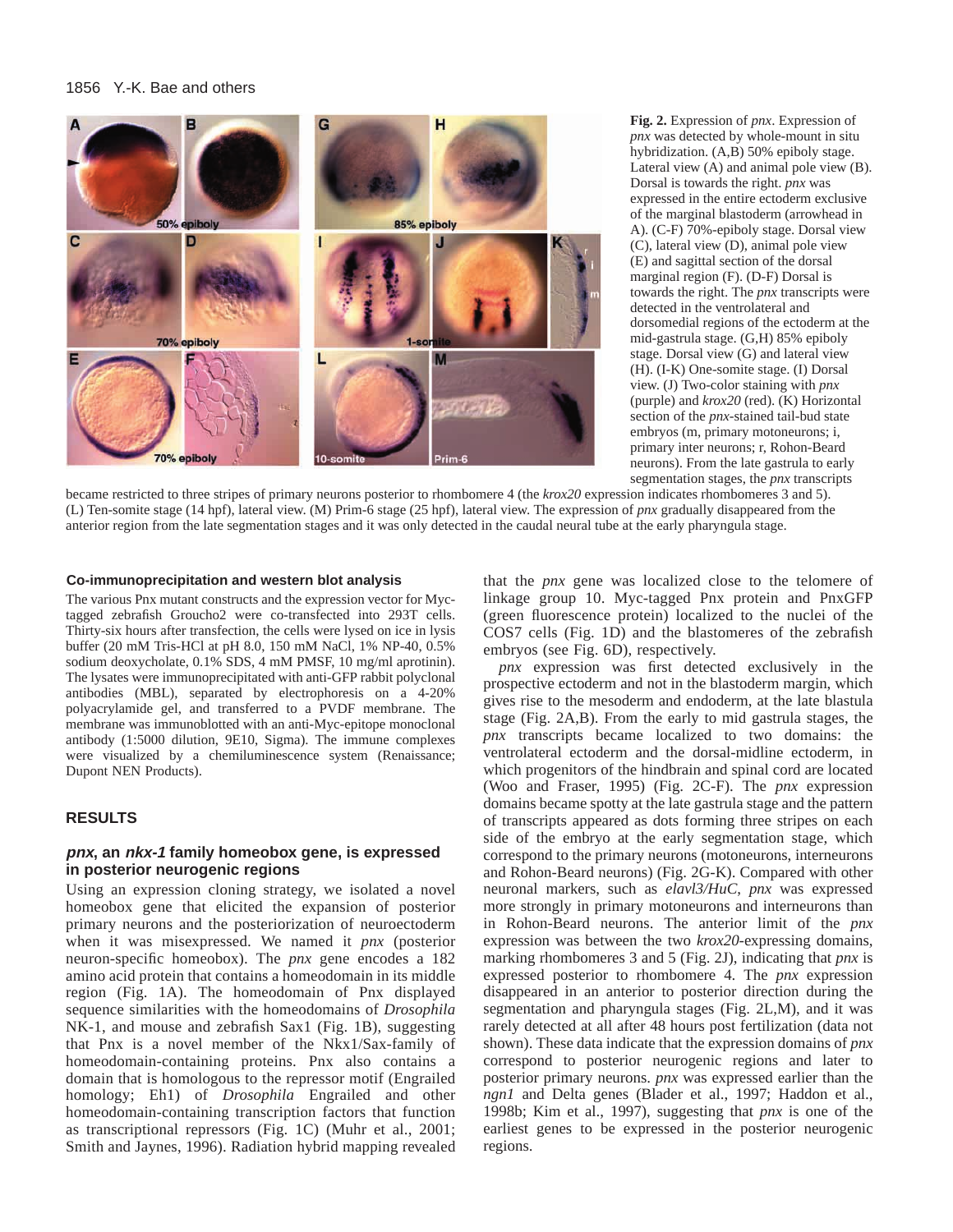

**Fig. 3.** Regulation of *pnx* expression. (A-C′) Expression of *pnx* in wild-type (A,A′), *chordino* (B,B′) and *swirl* (C,C′) mutant embryos at the mid-gastrula stage (85% epiboly). (A-C) Dorsal views. (A′-C′) Vegetal pole views, with dorsal towards the bottom. Arrows and arrowheads indicate the ventral and dorsal limit of lateral expression domains of *pnx*, respectively. Lateral expression domains of *pnx*, which correspond to the primary inter neurons and Rohon-Beard (RB) neurons, became closer to the dorsal midline in *chordino* mutant embryos. By contrast, the *pnx* transcripts were detected in the entire ectoderm margin at the mid gastrula stage in *swirl* mutant embryos. (D-I) Reciprocal regulation of *pnx* by prospective posteriorizing and anteriorizing signals. The expression of *pnx* was expanded or ectopically induced at the three-somite stage in the embryos injected with 0.5 pg of *sqt* RNA (E) and 10 pg of *fgf8/ace* RNA (F), or treated with 1 µM retinoic acid at the gastrula stage (G) (D, control). (D-F) Dorsal views and (G) lateral view. (H,I) *pnx* expression was reduced and the expression domain was posteriorly shifted in embryos injected with 20 pg of *dkk1* RNA (H) and 1 pg of *antivin* (I) RNA at the three-somite stage. Dorsal views. (J-L′) Non-axial mesendoderm induced the ectopic expression of *pnx* and *hoxb1b* in the forebrain region. (J) Procedure of the experiment. Marginal blastomere cells from the rhodamine-dextran-injected embryos were transplanted into the animal-pole region of host embryos at the shield stage, which were then stained at the three-somite-stage for *pnx* (K,K′) or *hoxb1b* (L,L′). Lateral views, with dorsal towards the right (K-L′). (K′,L′) Epifluorescence images of K,L, respectively. Ectopic expression of *pnx* and *hoxb1b* is indicated by arrowheads. (M-Q) Regulation of *pnx* by the Delta-Notch signal. The number of *pnx*-expressing cells at the three-somite stage in *mind bomb* (*mib*) mutant embryos (N) and embryos injected with RNA of 100 pg of *XDlstu* RNA (P) was increased in comparison with the wild-type non-injected control embryos (M). By contrast, the *pnx*-expressing cells were absent or severely reduced in number in the embryos injected with RNA of zebrafish *notch5ICD* (50 pg, O) or *neurogenin1* (50 pg, Q). Dorsal views.

## **Regulation of pnx expression**

We next examined the regulation of *pnx* expression by neural inducers (BMP antagonists), neuroectoderm-anteriorizing and posteriorizing factors, and the Notch signal. In *chordino* mutants, which harbor a mutation in the *chordin* gene, *pnx* expression in the dorsal midline was not affected, but its ventrolateral expression domain was closer to the midline at the mid-gastrula stage (Fig. 3B,B′). By contrast, the *pnx* transcripts were detected in circular domains of the vegetal side of the ectoderm in *swirl* mutant embryos, which harbor a mutation in the *bmp2b* gene (Fig. 3C,C′). These data indicate that the expression of *pnx* is regulated by the BMP and BMP antagonistic neural inducers.

We examined whether *pnx* could be induced by a signal from the marginal blastomeres of shield-stage embryos, which are considered to be a source of posteriorizing signals in the zebrafish (Woo and Fraser, 1997). When marginal blastoderm cells in the ventral or lateral positions of shield-stage embryos were transplanted into the animal pole of sibling embryos, which corresponds to the prospective forebrain region, ectopic expression of *pnx* as well as of *hoxb1b* was detected in the cells residing near the transplanted cells (Fig. 3K,K′), indicating that *pnx* could be induced by a signal from the non-axial mesendoderm. The expression domain of *pnx* was prominently expanded in embryos overexpressing the putative posteriorizing factors, Nodal (Squint) and Fgf8/Ace, and in embryos treated with retinoic acid (Fig. 3E-G). By contrast, the *pnx* expression domain was reduced in embryos overexpressing the Wnt inhibitor Dkk1 and the Nodal/Activin inhibitor Antivin (Fig. 3H,I), the misexpression of which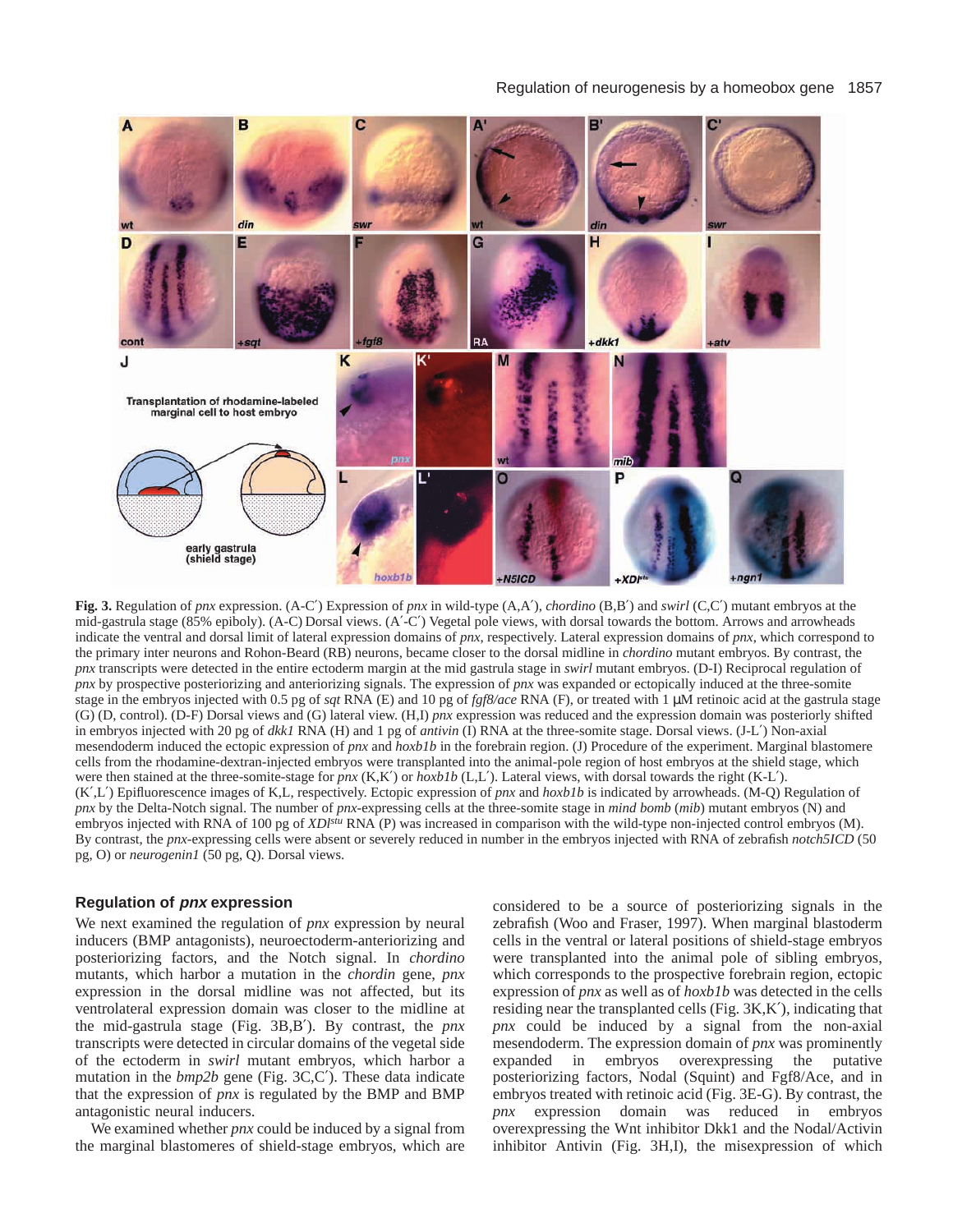

**Fig. 4.** Pnx protein acts as a transcriptional repressor in cells. (A) Schematic representation of Pnx mutants. All the Pnx mutants were constructed to be expressed as fusion proteins with the DNA-binding domain (Gal4DB) of the yeast transcription factor GAL4 and GFP. 'Pnx' is the wildtype full-length Pnx. In Pnx-∆N the N-terminal domain of Pnx, which contains the Eh1 repressor domain, is deleted. N-Pnx consists of only the N-terminal domain of Pnx. EnR and VP16 are fusion proteins in which the DNA-binding domain (Gal4DB) of the yeast transcription factor GAL4 is fused to the repressor domain of Engrailed and the trans-activation domain (TAD) of VP16, respectively. (B) Repressor activities of Pnx. Human 293T cells were transfected with 5×GAL4BS-luciferase and expression vectors for the Pnx variants in the presence or absence of an expression vector for zebrafish Groucho2. Luciferase activities were determined at 36 hours after transfection and are indicated as fold activation/repression compared with the activity obtained from pSG424 (expressing Gal4DB alone)-transfected cells. Deletion of the N-terminal Eh1 domain abolished the repressor activity of the Pnx construct. Data points represent the average of at least three transfections. Error bars indicate the standard deviation of three independent experiments. The repressor activities of the Pnx, N-Pnx and EnR constructs were enhanced up to 3.3~5.1 fold by the co-expression of zebrafish Groucho2. Zebrafish Groucho2 alone did not reduce the luciferase reporter activity. Error bars indicate the standard deviation of three independent experiments. (C) The Eh1 domain of Pnx interacts with zebrafish Groucho2. The Gal4DB-Pnx proteins and Myc epitope-tagged Groucho2 were co-expressed in 293T cells. After 36 hours, the Pnx proteins were immunoprecipitated with anti-GFP antibodies and immunoblotted with anti-Myc epitope antibodies. Expression of the Pnx fusion proteins and the Myc-tagged Groucho2 was also detected by immunoblotting the cell lysates with anti-GFP and anti-Myc antibodies, respectively.

induces an enlarged anterior neuroectoderm in zebrafish (Hashimoto et al., 2000; Thisse et al., 2000). These findings indicated that the *pnx* expression could be controlled positively by the posteriorizing factors and negatively by the anteriorizing factors, at least when the factors were ectopically activated.

The number of *pnx*-expressing cells was increased and almost homogenous within the three stripes in *mind bomb* (*mib*) mutant embryos, in which the Notch signaling is perturbed (Haddon et al., 1998a; Itoh et al., 2003; Riley et al., 1999), at the early segmentation (neurula) stage (Fig. 3N), although the homogenous expression in the posterior neurogenic regions at the mid-gastrula stage was not affected in the *mib* mutant embryos (data not shown). A similar expansion of *pnx*-expressing cells was detected in embryos expressing a dominant-negative (DN) form of *Xenopus* Delta-1 (*XDlstu*, Fig. 3P). By contrast, the *pnx*-expressing cells were severely reduced in number or absent in the embryos expressing an activated form (cytoplasmic domain) of zebrafish Notch5 (Fig. 3O). Similarly, misexpression of *ngn1*, which elicits an increased or ectopic expression of *deltaA*, *deltaD* and *her4* (Takke et al., 1999) (data not shown), attenuated the *pnx*expressing cells (Fig. 3Q). All of these data indicate that the initial induction of *pnx* expression is not regulated by the Notch signal, but the spotty expression within the neurogenic regions at the segmentation (neurula) stages is controlled by the Notch signal.

#### **Pnx acts as a transcriptional repressor**

Pnx contains an Eh1 repressor domain. To address whether Pnx functions as a transcriptional repressor, we constructed a series of Pnx mutant proteins that could be expressed as fusion proteins with GFP and the DNA-binding domain of the yeast transcription factor Gal4 (Fig. 4A). In Pnx-∆N, the N-terminal region containing the Eh1 domain was deleted. N-Pnx contained only the N-terminal region. EnR and VP16 were constructed with the repressor domain of *Drosophila* Engrailed and the transcriptional activation domain of Herpes Simplex Virus type I VP16 (Sadowski et al., 1988) for positive and negative controls, respectively. Human 293T cells were transfected with expression vectors for the Gal4-Pnx fusion proteins and the luciferase reporter gene containing  $5 \times$  Gal4binding sites, and the levels of Gal4-dependent transactivation and repression were determined (Fig. 4B). Expression of the wild-type Pnx and the EnR proteins repressed the basal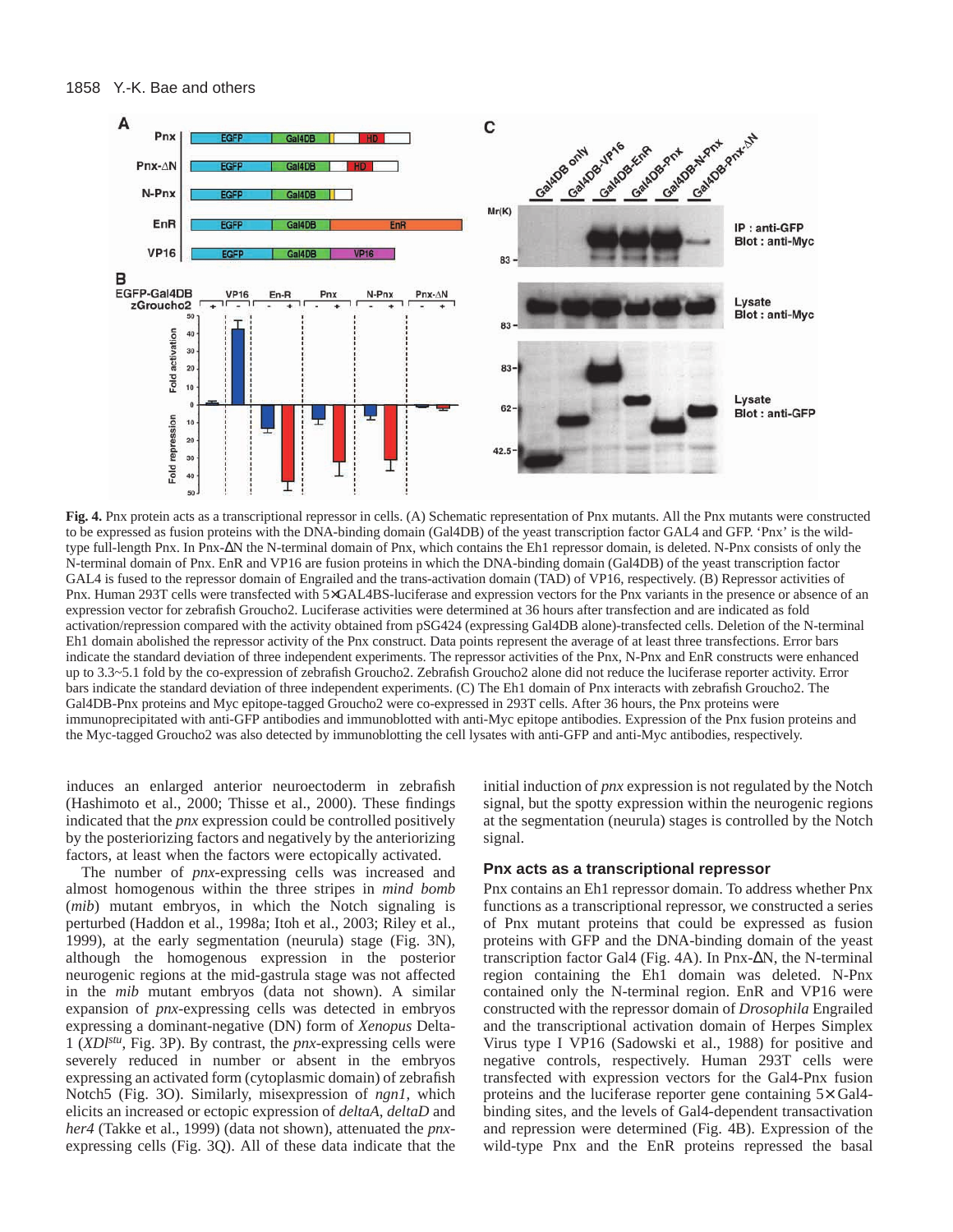



transcriptional activities. The deletion of the Eh1 domain (Pnx- ∆N) suppressed the repressor activity of Pnx, while the Nterminal domain alone (N-Pnx) was sufficient for the repressor activity. By contrast, the expression of the VP16 activation domain activated transcription. These data suggest that Pnx acts as a transcriptional repressor and that the Eh1 domain in the N-terminal region is essential and sufficient for the repressor activity.

The Eh1 domains of various homeodomain-containing proteins have been shown to interact with the Groucho family of transcriptional co-repressors (Kobayashi et al., 2001; Muhr et al., 2001). We thus examined the interaction between Pnx and zebrafish Groucho2 (Fig. 4C). Myc-tagged Groucho2 was co-expressed with GFP-tagged Pnx in 293T cells. Groucho2 was co-immunoprecipitated with Pnx but very little was associated with Pnx-∆N, indicating that Pnx interacted with Groucho2 through the Eh1 domain in its N-terminal region, at least in these cells. Co-expression of Groucho2 with wild-type Pnx, EnR or N-Pn, enhanced the repressor activity of the Pnx proteins (Fig. 4B), indicating a cooperation between Pnx and Groucho for the transcriptional repression. These data further suggest that a Groucho mediates the repressor activity of Pnx.

## **Pnx is involved in the formation of posterior neurons**

Injection of *pnx* RNA into one-cell stage embryos elicited the expansion of primary neurons (data not shown), as observed **Fig. 5.** Repressor activity of Pnx was required for the formation of posterior neurons. Schematic representation of Pnx constructs. Ten picograms of *pnx*, 5 pg of *EnRpnx* or 20 pg of *VP16pnx* RNA were co-injected with 50 pg of β-galactosidase RNA into one blastomere of two- to four-cell stage zebrafish embryos. The embryos were fixed at the three-somite stage, and the expression of β-galactosidase was stained by X-gal. (B-E) Overexpression of *pnx* in posterior neuroectoderm increased the numbers of cells expressing *ngn1* (B) and *elavl3* (C), whereas the overexpression of *pnx* in anterior neuroectoderm inhibited their expression (indicated by an arrowhead in B). Dorsal (B,C) and dorsolateral (D,E) views. (D,E) *ngn1*-expressing cells were increased in the right side (injected side, E) of the embryos, in which *pnx* and β-galactosidase RNA were localized, compared with the control side (left side, D). Expression of EnR-Pnx also elicited an increased expression of *ngn1* (right side, F) and *elavl3* (G). By contrast, expression of VP16-Pnx strongly inhibited the expression of *ngn1* (left side, H) and *elavl3* (right side, I). Highly magnified views of the *pnx* RNA (J,K) and *VP16pnx* RNA (L,M). The borderlines between the injected (lower) and the non-injected (upper) sides are indicated by broken lines. (N,O) Overexpression of *pnx* slightly expanded neuroectoderm expressing *sox19* (N), but expression of *VP16pnx* did not significantly affect the formation of neural plate (O). The left sides are injected sides.

when the RNA was injected into two- or four-cell stage embryos. In addition to the neurogenic phenotype, the ubiquitous *pnx* expression posteriorized the neuroectoderm (the expression of forebrain-specific genes was abrogated and the anterior hindbrain region was shifted to the anterior side) and often induced abnormalities in the formation of axial mesendoderm (data not shown). However, the reverse phenotypes of these non-neurogenic phenotypes were not observed in the embryos in which the Pnx function was perturbed (described below). These phenotypes might be artifacts associated with the misexpression in non-ectoderm (see Discussion). Therefore, to analyze the specific effects of *pnx* expression in the ectoderm, we injected *pnx* RNA together with β-galactosidase RNA into one blastomere of two- or fourcell stage embryos, and examined the effects of *pnx* overexpression by in situ hybridization with various genetic markers, when the β-galactosidase RNA was expressed in the ectoderm.

The misexpression of *pnx* in the posterior ectoderm elicited an expansion and/or ectopic expression of the proneural gene *ngn1* and postmitotic neuronal marker *elavl3/HuC* within the domain expressing β-galactosidase [84% (95/112) for *ngn1*, 72% (78/108) for *elavl3*, Fig. 5C,E,J,K]. The increased *ngn1* and *elavl3*-expressing cells were scattered within the neural plate and never exhibited a homogenous expression pattern. The expression of the Engrailed repressor domain (EnR) fusion protein of Pnx (EnRPnx) exhibited similar effects on *ngn1* and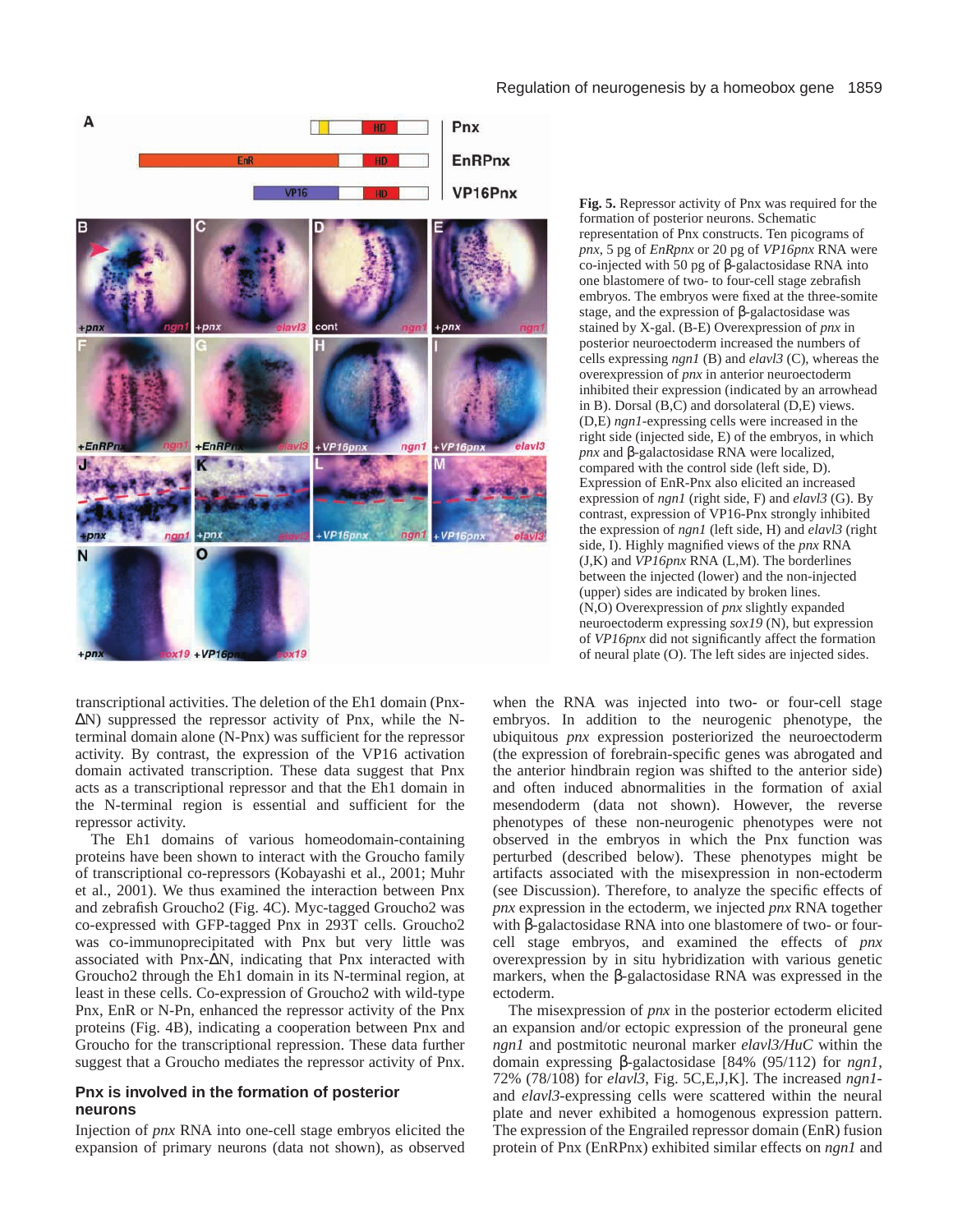

**Fig. 6.** Pnx is involved in primary neurogenesis. (A-D) Specific inhibition of the translation of *pnx* RNA by antisense morpholino oligonucleotide (MO). Two nanograms of the MO recognizing the 5′ untranslated region of *pnx* (*pnx* MO; A,B) or the control MO (4 mis; C), which contains four mispaired bases, were coinjected with RNA for Pnx-GFP (B,C) or Myc-tagged GFP (MTGFP; A) into one-cell-stage embryos. (D) Pnx-GFP-expressing control embryo. The expression of Pnx-GFP and MTGFP was detected by fluorescence microscopy. *pnx* MO (F,H,J,L,N,P,R,T,V) and 4-mis MO (E,G,I,K,M,O,Q,S,U)-injected embryos were stained with markers for neural precursors and primary and secondary neurons. (F,H) *ngn1*- and *elavl3*-expressing cells were diminished in the posterior neuroectoderm of *pnx* MO-injected embryos at the one- to three-somite stage. (G,H) *elavl3* expression in trigeminal ganglions was not significantly affected in the *pnx* MO-injected embryos (marked by arrowheads in insets). (I,J) At the fivesomite stage, *pnx* MO-injected embryos displayed a strong reduction in *islet1*-expressing primary motoneurons and a less efficient reduction in *islet1* positive Rohon-Beard neurons. (K,L) At 24 hpf, the *pnx* MO-injected embryos (L) displayed a reduction in *islet2*-expressing primary motoneurons and defects in axon outgrowth from motoneurons (stained with the znp1 monoclonal antibody, R). (M-P) *olig2* expression was not affected in the *pnx* MO-injected embryos at the one-somite stage (N) and at 24 hpf (P). (S,T) zn5 immunoreactive secondary motoneurons (48 hpf) and (U,V) zn12-immunoreactive Rohon-Beard neurons (25 hpf) appeared to be normal or only marginally affected in the *pnx* MO-injected embryos (T,V). (E-J,M,N) Dorsal views. (K,L,O-R) Lateral views. (S,T) Horizontal sections in the spinal cord region. (U,V) Dorsal views in the spinal cord region.

*elavl3* expression to those seen with Pnx [88% (37/42) for *ngn1*, 77% (34/44) for *elavl3*; Fig. 5F,G]. The misexpression of *pnx* in anterior neural plate reduced the *ngn1* expression (Fig. 5B, arrowhead). The expression of the VP16-Pnx fusion protein strongly inhibited the expression of *ngn1* and *elavl3* [89% (113/127) for *ngn1*, 94% (86/92) for *elavl3*; Fig. 5H,I,L,M], supporting the repressor function of Pnx in neurogenesis. These data suggest that *pnx* or *pnx*-related genes are required for promoting *ngn1-* and *elavl3-*expressing cells in the posterior neural plate. The misexpression of Pnx induced a slight expansion of neural plate, which is marked by *sox19* expression (Vriz et al., 1996), but the VP16-Pnx expression did not significantly affect the formation of neural plate (Fig. 5O), suggesting that Pnx does not have a strong neuroectoderminducing activity. The effect of the *pnx* misexpression on the neural plate (Fig. 5N) may be a secondary effect accompanied by the expansion of primary neurons.

To examine the specific function of Pnx, we inhibited its translation by injecting antisense morpholino oligonucleotide (MO) into one-cell stage embryos. We used two different MOs against *pnx* [one recognizes the 5′ untranslated region (UTR) and the other recognizes the sequence surrounding the translation initiation site]. The results from these two MOs

were essentially the same, and we show the results from the *pnx* MO of the 5′UTR in Fig. 6 and from that of the translational initiation site in Fig. 7. Injection of the *pnx* MO inhibited translation from the PnxGFP RNA containing the 5′UTR and coding sequence of Pnx [98% (43/44)], and GFP, but not from the control RNA for Myc-tagged GFP [100% (39/39)] (Fig. 6A,B). The control *pnx* MO (4mis), which contains four mispaired bases, did not inhibit the translation of PnxGFP [90% (35/39)], suggesting that the effect of the *pnx* MO was specific for Pnx (Fig. 6C). Injection of the *pnx* MO led to a reduction in *ngn1*-expressing neural precursor cells and *elavl3*-expressing neurons in the posterior neuroectoderm but not in the anterior neuroectoderm at the early segmentation (neurula) stage [73% (107/147) for *ngn1*, 82% (110/134) for *elavl3*, Fig. 6F,H]. In these embryos (Pnx morphant embryos), the expression of *islet1* was reduced strongly in primary motoneurons and less efficiently in Rohon-Beard neurons [86% (63/73), Fig. 6J]. We also examined the expression of *islet2*, which is normally expressed in a set of primary motoneurons and Rohon-Beard neurons (Segawa et al., 2001), during the pharyngula period (24 hpf), in the Pnx morphant embryos (Fig. 6K). *islet2* expression was prominently reduced in the posterior primary motoneurons of the Pnx morphant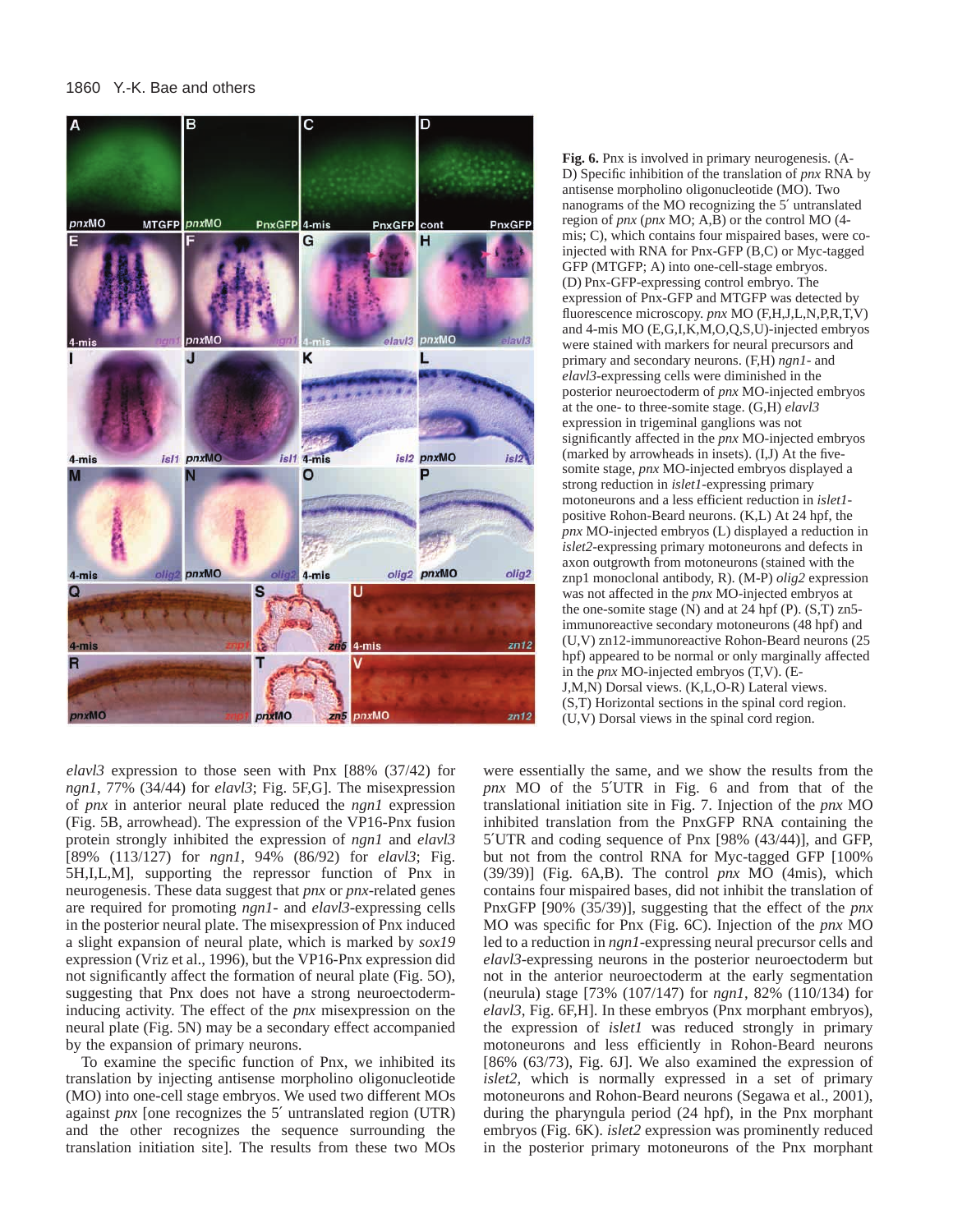

**Fig. 7.** Pnx can promote primary neurogenesis independently of *Delta-Notch* signaling. (A-H) Ten picograms of *pnx* and β-galactosidase RNA, 20 pg of *VP16pnx* and β-galactosidase RNA, or 2 ng of *pnx* MO (recognizing the translational initiation site) were injected into embryos of crossed *mib* mutants, fixed at the three-somite stage, and stained with *ngn1, elavl3* and *islet2* (A-H). The blue region stained with X-gal contained the injected RNA (A-D). The *mib* homozygous mutant embryos were detected by an increase in Rohon-Beard neurons. Misexpression of *pnx* in *mib* expanded the *ngn1-* (A) and *elavl3*-expressing stripes (B) but did not change the density of those cells within the stripes. Expression of VP16-Pnx (C,D) or injection of *pnx* MO (E,F) into the *mib* mutant embryos reduced the numbers of *ngn1* (C,E,F) and *elavl3*-expressing cells (D) at the three-somite stage. *islet2*-expressing primary motoneurons were reduced in the *pnx* MO-injected *mib* mutant embryos (H). (I-N) One hundred picograms of *XDlstu* RNA and β-galactosidase RNA were co-injected with 10 pg of *pnx* RNA or 20 pg *VP16pnx* RNA into the wild-type embryos, and the expression of *ngn1* and *elavl3* at the three-somite stage was detected. Expression of XDI<sup>stu</sup> increased the density of *ngn1*- (I) and *elavl3*-expressing cells (J), and co-expression of Pnx expanded the *ngn1*- (K) and *elavl3-*expressing (L) stripes without affecting the densities of *ngn1*- and *elavl3*-positive cells. Co-expression of VP16-Pnx reduced the numbers of *ngn1*- (M) and *elavl3*-expressing cells (N). (A-F,I-N) Dorsal views. (G,H) Lateral views in the spinal cord region. (O) Model for the role of *pnx* in posterior neurogenesis.

embryos, whereas the expression in Rohon-Beard neurons was relatively normal [92% (71/77); Fig. 6L]. Consistent with this, the axonal outgrowth from primary motoneurons (stained with znp1) was perturbed [54% (14/26); Fig. 6R] but Rohon-Beard neurons (stained with zn12) were relatively normal at 24 hpf in the Pnx morphant embryos (Fig. 6V). We further examined the expression of *olig2* in the Pnx morphant embryos, as *olig2* is required for the formation of primary motoneurons in zebrafish (Park et al., 2002). However, the expression of *olig2* in the ventral spinal cord was not affected at the early segmentation and pharyngula stages in the Pnx morphant embryos (Fig. 6M-P). Secondary neurons stained with zn5 were not significantly affected in the Pnx morphant embryos (Fig. 6T). These data indicate that inhibition of Pnx function led to a reduction in primary motoneurons. The formation of Rohon-Beard neurons was initially perturbed but it was recovered by the early pharyngula period in the Pnx morphant embryos. The data also indicate that Pnx functions upstream of *ngn1* but not of *olig2*.

# **Interaction between Pnx and Notch signaling**

*ngn1* is negatively regulated by Notch signaling, and the loss

of Notch signaling leads to an increase in *ngn1*-expressing cells (Blader et al., 1997; Takke et al., 1999). We considered two possible mechanisms for the Pnx-mediated *ngn1* expression: one dependent on the Notch signal (Pnx inhibits Notchmediated signaling) and one independent of the Notch signal. To address this issue, we misexpressed Pnx with βgalactosidase in *mib* mutant embryos, or Pnx and DN-Delta in wild-type embryos. As reported previously (Blader et al., 1997; Cornell and Eisen, 2002), the expression of *ngn1* as well as *elavl3* was strongly increased and homogenous within the three stripes (Fig. 7A,B,I,J). Misexpression of *pnx* did not affect the density of *ngn1*-expressing cells within the three stripes in these Notch signal-perturbed embryos, but rather elicited an expansion of the *ngn1*-expressing stripes [Fig. 7A, 92% (35/38); B, 79%, (27/34); K, 88% (27/33); and L. 87% (29/33)], suggesting that the Pnx-dependent *ngn1* induction was not mediated by inhibition of the Notch signaling. Thus, Pnx could expand *ngn1*-expressing cells independent of the Notch signal.

We further performed an epistatic analysis of *pnx* and the Notch signal. We injected VP16Pnx or Pnx MO into *mib* embryos or DN-Delta-expressing embryos. Expression of both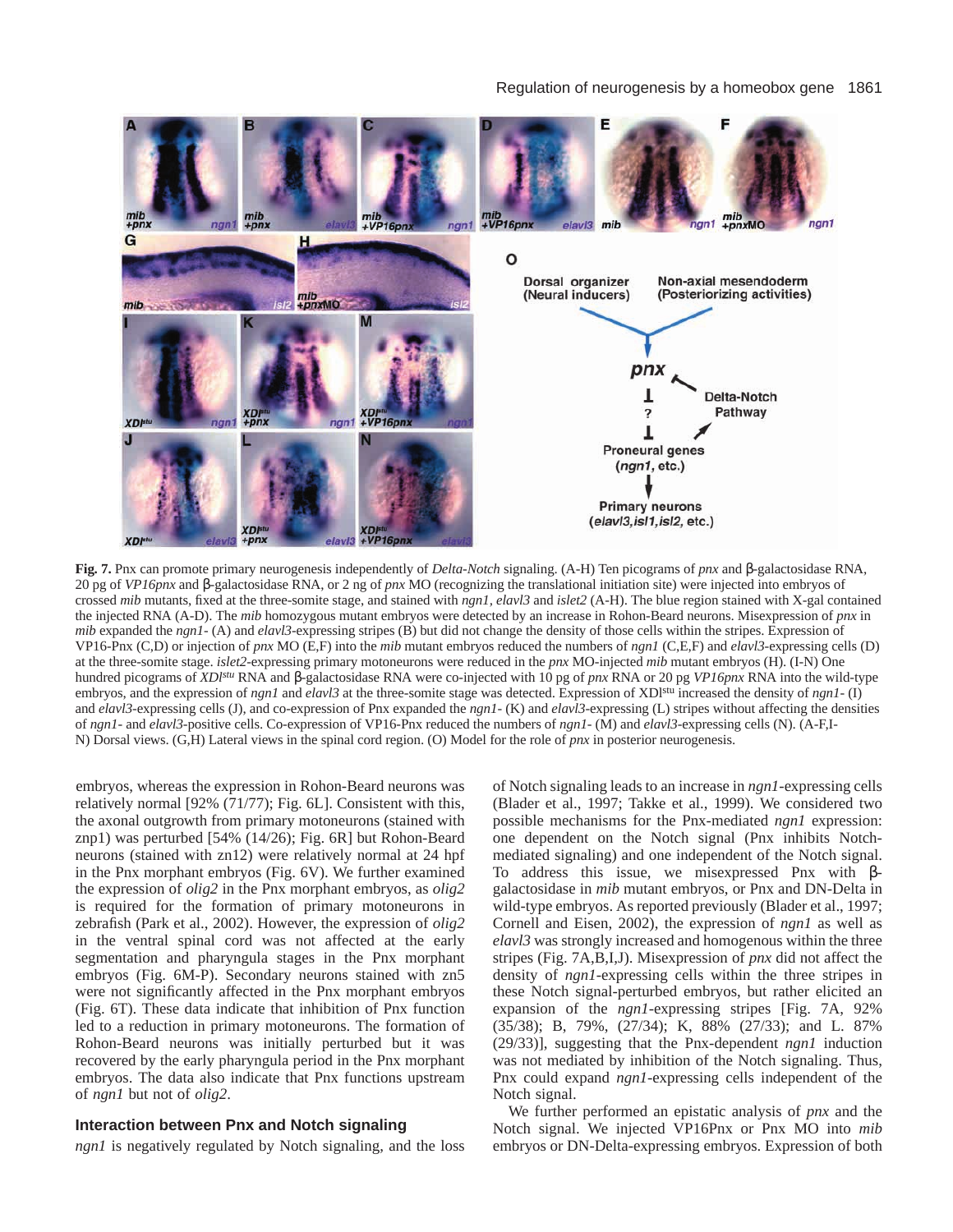*ngn1* and *elavl3* was decreased in these embryos, as in theVP16Pnx-exprssing embryos and Pnx morphant embryos [Fig. 7C, 65% (17/26); D, 74% (19/25); F, 97% (35/36); M, 71% (29/41); and N, 69% (30/43)], indicating that *pnx* is epistatic to the Notch signal.

# **DISCUSSION**

# **pnx is a novel homeobox gene expressed in posterior neurogenic regions**

We isolated a novel homeobox gene, *pnx*, and showed that its expression domain was located within the precursors of the hindbrain and spinal cord at the mid-gastrula stage (Fig. 2). *pnx* transcripts were detected in two separate regions (medial and lateral domains) that later gave rise to primary motor, inter and Rohon-Beard neurons, indicating that *pnx* does not simply mark the posterior neuroectoderm but rather defines the posterior neurogenic regions. *pnx* expression was regulated by a signal from the non-axial mesendoderm and could be upregulated by putative posteriorizing signals (Fig. 3), indicating that *pnx* functions downstream of posteriorizing signals derived from non-axial mesendoderm (Fig. 7O). It remains to be elucidated how *pnx* expression is restricted to the neurogenic regions and does not occur between them. In *Xenopus*, the *Zic*-related gene *Zic2* is expressed in the interneurogenic regions and suppresses neurogenesis, suggesting that *Zic2* functions as a pre-pattern gene (Brewster et al., 1998). However, in zebrafish, *zic1*, *zic2* and *zic3* do not display an expression profile similar to the *Xenopus Zic2* gene (Grinblat and Sive, 2001). Intriguingly, BMP activity has been shown to provide positional information for the posterior primary neurons (Barth et al., 1999; Nguyen et al., 2000). These studies showed that Rohon-Beard neurons are absent and primary interneurons are expanded laterally in *swirl/bmp2b* mutant embryos, whereas Rohon-Beard neurons are expanded in *somitabun/smad5* mutant embryos, which retain a residual BMP activity, suggesting that a balance between BMP and BMP antagonists may establish neurogenic regions in zebrafish. In the present study, the *swirl* mutant embryos displayed a circular expression of *pnx* and did not have intermediate regions that lacked *pnx* expression in the posterior neuroectoderm (Fig. 3), suggesting that the neurogenic regionspecific expression of *pnx* is also regulated by the balance between BMPs and the organizer-derived BMP antagonists (neural inducers, Fig. 7O). Expression of *pnx* in medial neurogenic regions and in primary motoneurons was diminished or absent in *antivin* RNA-injected embryos (Fig. 3I) and *squint* mutant embryos (data not shown), which lacked (a part of) axial mesendoderm. This is consistent with that signals from axial mesendoderm, such as notochord and floor plate, are required for development of motoneurons (Jessell, 2000).

## **Roles of Pnx in the formation of posterior neurons**

Injection of *pnx* RNA into one-cell stage embryos led not only to the expansion of *ngn1*- and *elavl3*-expressing cells but also to posteriorization of the neuroectoderm. We first thought that Pnx also functions in the regionalization of the neuroectoderm. However, a loss of the Pnx function, either by MO injection or by expression of VP16Pnx, which is likely to inhibit the function of Pnx-related protein, did not anteriorize the neuroectoderm (data not shown). Therefore, Pnx functions specifically in neurogenesis but not in neural patterning, although premature neural determination by ubiquitous Pnx expression might affect neural patterning.

Misexpression of *pnx* led to an expansion of *ngn1*- and *elavl3*-expressing cells (Fig. 5). Loss of the Pnx function either by VP16Pnx expression or the Pnx MO led to a reduction in *ngn1*- and *elavl3*-expressing cells (Figs 5, 6). Because *ngn1* functions upstream of the formation of *elavl3*-expressing postmitotic neurons (Kim et al., 1997), Pnx is likely to control the formation of primary neurons by upregulating the proneural genes, such as *ngn1*. However, it was recently reported that the inhibition of *ngn1* function by MO leads to a reduction in Rohon-Beard neurons but not primary motoneurons in zebrafish (Cornell and Eisen, 2002). Similarly, targeted disruption of the *ngn1* gene in mice does not significantly affect the formation of motoneurons in the spinal cord (Ma et al., 1998). This could be explained by the redundant functioning of Neurogenin-family genes. Disruption of both the *ngn1* and *ngn2* genes in mice leads to defects in the formation of motoneurons (Scardigli et al., 2001). Another bHLH gene, *olig2*, which is specifically expressed in the ventral spinal cord and is required for the formation of motoneurons in mice and zebrafish (Mizuguchi et al., 2001; Novitch et al., 2001; Park et al., 2002; Sun et al., 2001), is a possible candidate that functions downstream of *pnx*. However, *olig2* expression was not affected in the *pnx* MO-injected embryos (Fig. 6), suggesting Olig2 may function in parallel to Pnx. In *Drosophila*, the homeobox gene *vnd* (ventral nervous system defective) is involved in the development of ventral neuroblasts in the central nervous system. *vnd* controls expression of the AS-C proneural genes (Skeath et al., 1994), and also provides positional information for ventral neuroblasts (Chu et al., 1998; McDonald et al., 1998), Although Vnd is close to Nkx2 but not Nkx1, the regulation of proneural genes by homeobox genes is conserved between invertebrates and vertebrates.

Although *pnx* is expressed in three neurogenic regions (stripes), VP16-Pnx-expressing embryos and Pnx morphant embryos displayed only a mild reduction in Rohon-Beard neurons at the later stages (24 hpf embryo), compared with the strong reduction in primary motoneurons. Furthermore, the effects of Pnx MOs on the *ngn1* and *elavl3* expression were milder that those of the VP16Pnx expression. These results suggest the existence of molecules that function redundantly with Pnx. Pnx is a member of the Nkx1 gene family, and displays homology with the Nkx1-family proteins Sax1 and Sax2 within their homeodomains. *sax1* is expressed initially in the posterior neuroectoderm in chick and mouse (Schubert et al., 1995; Spann et al., 1994), like *pnx* in zebrafish. Sax1, Sax2 or other Nkx1 related transcription factors may work cooperatively with Pnx in the formation of motoneurons. As described above, Pnx may also cooperate with Olig2, which functions downstream of Hedgehog signals (Park et al., 2002), to promote the development of primary motoneurons. Intriguingly, Olig2 is also reported to function as a transcriptional repressor (Novitch et al., 2001; Zhou et al., 2001). Combinational repressions by Pnx and Olig2 may be required for the primary motoneuron development. It remains to be elucidated how Pnx cooperates with other factors to elicit the formation of interneurons and Rohon-Beard sensory neurons.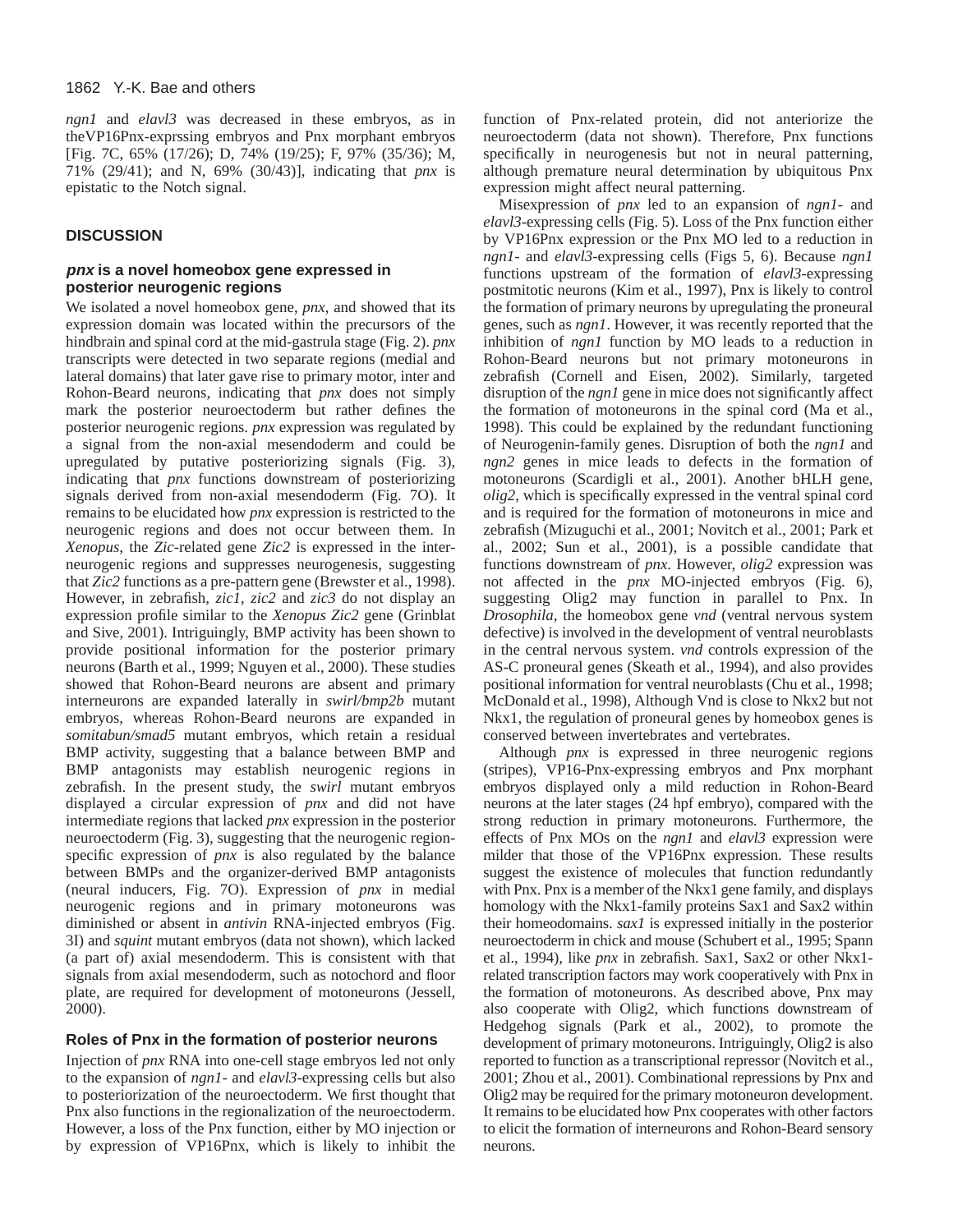# **Pnx promotes primary neurogenesis through activation of proneural genes**

As proposed for neurogenesis in *Drosophila*, in *Xenopus* and zebrafish, proneural genes, such as Neurogenin genes and *XASH3,* promote the expression of Delta genes, which activate Notch signaling in neighboring cells and repress neural differentiation at least partly through Hes/Her-family transcriptional repressors (Chitnis and Kintner, 1996; Ma et al., 1996; Takke et al., 1999). The Notch signaling and Hes/Her protein(s) further repress the expression of *ngn1* and its downstream genes that are required for neuronal differentiation (Takke et al., 1999). This lateral inhibitory mechanism is implicated in generating a restricted number of neurons in the neurogenic region. In this report, we demonstrated that *pnx* also functions in the lateral inhibition mechanism. First, gain and loss of Pnx function showed that *pnx* regulates the expression of the proneural gene *ngn1* (Fig. 4). Second, misexpression of *ngn1*, which elicits an increased or ectopic expression of *deltaA*, *deltaD* and *her4* (Takke et al., 1999) (data not shown), led to a reduction in *pnx*-expressing cells (Fig. 3). Finally, *pnx*-expressing cells increased in number within the neurogenic regions in the *mib* mutant embryos and DN-Deltaexpressing embryos at the segmentation (neurula) stages (Fig. 3), indicating that *pnx* expression is negatively regulated by the Notch signal. These data support the idea that Pnx activates proneural gene (such as *ngn1*)-dependent lateral inhibition machinery that suppresses the expression of *pnx* in nonneuronal cells and restricts the numbers of neurons (Fig. 7O).

## **How does Pnx promote neurogenesis?**

Pnx contains an Eh1 repressor domain and interacts with the transcriptional co-repressor Groucho2, at least in 293T cells. Reporter analysis revealed that Pnx acts as a transcriptional repressor and that the Eh1-mediated interaction with Groucho(s) is involved in this repressor activity (Fig. 4). Furthermore, VP16-Pnx functions as an antimorphic molecule in the formation of primary neurons. These data indicate that Pnx functions as a transcriptional repressor and should repress genes that have the ability to repress the proneural genes. Candidates that are repressed by Pnx could include downstream components of the Notch signal, such as the *hes/her*-family genes. However, this is not the case. Misexpression of Pnx still increased the *ngn1*- and *elavl3* expressing cells in embryos in which Notch signaling was suppressed. Furthermore, Pnx did not inhibit the expression of either *her4* or *her9*, which are the only Hes/Her-family members reported to be expressed in the neural plate (data not shown). Furthermore, inhibition of the Notch signal leads to an increase in the density of neuronal cells 'within the neurogenic region', but does not lead to the expansion of neurogenic regions (Appel et al., 2001; Chitnis and Kintner, 1996). By contrast, the misexpression of Pnx in either wild-type or *mib* mutant embryos elicited an 'expansion' of the *ngn1*-expressing neurogenic regions (Figs 5, 7). Furthermore, *pnx* is epistatic to the Notch signaling in the formation of primary neurons (Fig. 7), providing genetic evidence that the *pnx*-mediated neurogenesis does not require the Notch signal. These data indicate that Pnx can promote neurogenesis not by inhibiting the Notch signal (lateral inhibition mechanisms), but rather by expanding neurogenic regions within the neuroectoderm. To promote neurogenesis, Pnx represses the expression of certain transcriptional repressor(s), other than those downstream of the Notch signal, which inhibit the proneural gene expression and neurogenesis (Fig. 7O). The identification of targets for Pnx will shed light on the mechanisms by which the neurogenic regions are established and proneural genes are regulated.

In this study, we have demonstrated that Pnx is a novel transcriptional repressor that links posteriorizing signals to the initiation of a program for the posterior neurogenesis. The requirement of the repressor activity of Pnx provides a novel mechanism for neurogenesis.

We thank C. Thisse, B. Thisse, N. Holder, T. Jowett, M. Rebagliati, H. Okamoto, A. Chitnis, S. Sokol, H. Hashimoto, C. Takke, J. A. Campos-Ortega, B. Appel and M. Itoh for various useful plasmids; H. Takeda, M. Kobayashi and A. Chitnis for mutant fish; K. Hatta for critical discussions and comments on the manuscript; and C. Fukae and Y. Kuga for excellent technical assistance. Y.-K.B. was funded by The Postdoctoral Fellowship for Foreign Researchers from Japan Society for the Promotion and Science (JSPS). C.-H.K. was supported in part by a Vascular System Research Center grant from the Korea Science and Engineering Foundation. This work was supported by Grant-in-Aids for Scientific Research from the Ministry of Education, Science, Sports and Technology (KAKENHI 13138204) and from JSPS (KAKENHI 13680805); and by a grant from RIKEN.

# **REFERENCES**

- **Alexandre, D., Clarke, J. D., Oxtoby, E., Yan, Y. L., Jowett, T. and Holder, N.** (1996). Ectopic expression of Hoxa-1 in the zebrafish alters the fate of the mandibular arch neural crest and phenocopies a retinoic acid-induced phenotype. *Development* **122**, 735-746.
- **Appel, B. and Eisen, J. S.** (1998). Regulation of neuronal specification in the zebrafish spinal cord by Delta function. *Development* **125**, 371-380.
- **Appel, B., Givan, L. A. and Eisen, J. S.** (2001). Delta-Notch signaling and lateral inhibition in zebrafish spinal cord development. *BMC Dev. Biol.* **1**, 13.
- **Barth, K. A., Kishimoto, Y., Rohr, K. B., Seydler, C., Schulte-Merker, S. and Wilson, S. W.** (1999). Bmp activity establishes a gradient of positional information throughout the entire neural plate. *Development* **126**, 4977- 4987.
- **Bellefroid, E. J., Kobbe, A., Gruss, P., Pieler, T., Gurdon, J. B. and Papalopulu, N.** (1998). *Xiro3* encodes a Xenopus homolog of the *Drosophila Iroquois* genes and functions in neural specification. *EMBO J.* **17**, 191-203.
- **Blader, P., Fischer, N., Gradwohl, G., Guillemont, F. and Strahle, U.** (1997). The activity of *neurogenin1* is controlled by local cues in the zebrafish embryo. *Development* **124**, 4557-4569.
- **Blumberg, B., Bolado, J., Jr, Moreno, T. A., Kintner, C., Evans, R. M. and** Papalopulu, N. (1997). An essential role for retinoid signaling in anteroposterior neural patterning. *Development* **124**, 373-379.
- **Brewster, R., Lee, J. and Ruiz i Altaba, A.** (1998). Gli/Zic factors pattern the neural plate by defining domains of cell differentiation. *Nature* **393**, 579- 583.
- **Chitnis, A., Henrique, D., Lewis, J., Ish-Horowicz, D. and Kintner, C.** (1995). Primary neurogenesis in Xenopus embryos regulated by a homologue of the *Drosophila* neurogenic gene Delta. *Nature* **375**, 761-766.
- **Chitnis, A. and Kintner, C.** (1996). Sensitivity of proneural genes to lateral inhibition affects the pattern of primary neurons in Xenopus embryos. *Development* **122**, 2295-2301.
- **Chu, H., Parras, C., White, K. and Jimenez, F.** (1998). Formation and specification of ventral neuroblasts is controlled by *vnd* in *Drosophila* neurogenesis. *Genes Dev.* **12**, 3613-3624.
- **Cornell, R. A. and Eisen, J. S.** (2002). Delta/Notch signaling promotes formation of zebrafish neural crest by repressing Neurogenin 1 function. *Development* **129**, 2639-2648.
- **Cox, W. G. and Hemmati-Brivanlou, A.** (1995). Caudalization of neural fate by tissue recombination and bFGF. *Development* **121**, 4349-4358.
- **Doniach, T.** (1995). Basic FGF as an inducer of anteroposterior neural pattern. *Cell* **83**, 1067-1070.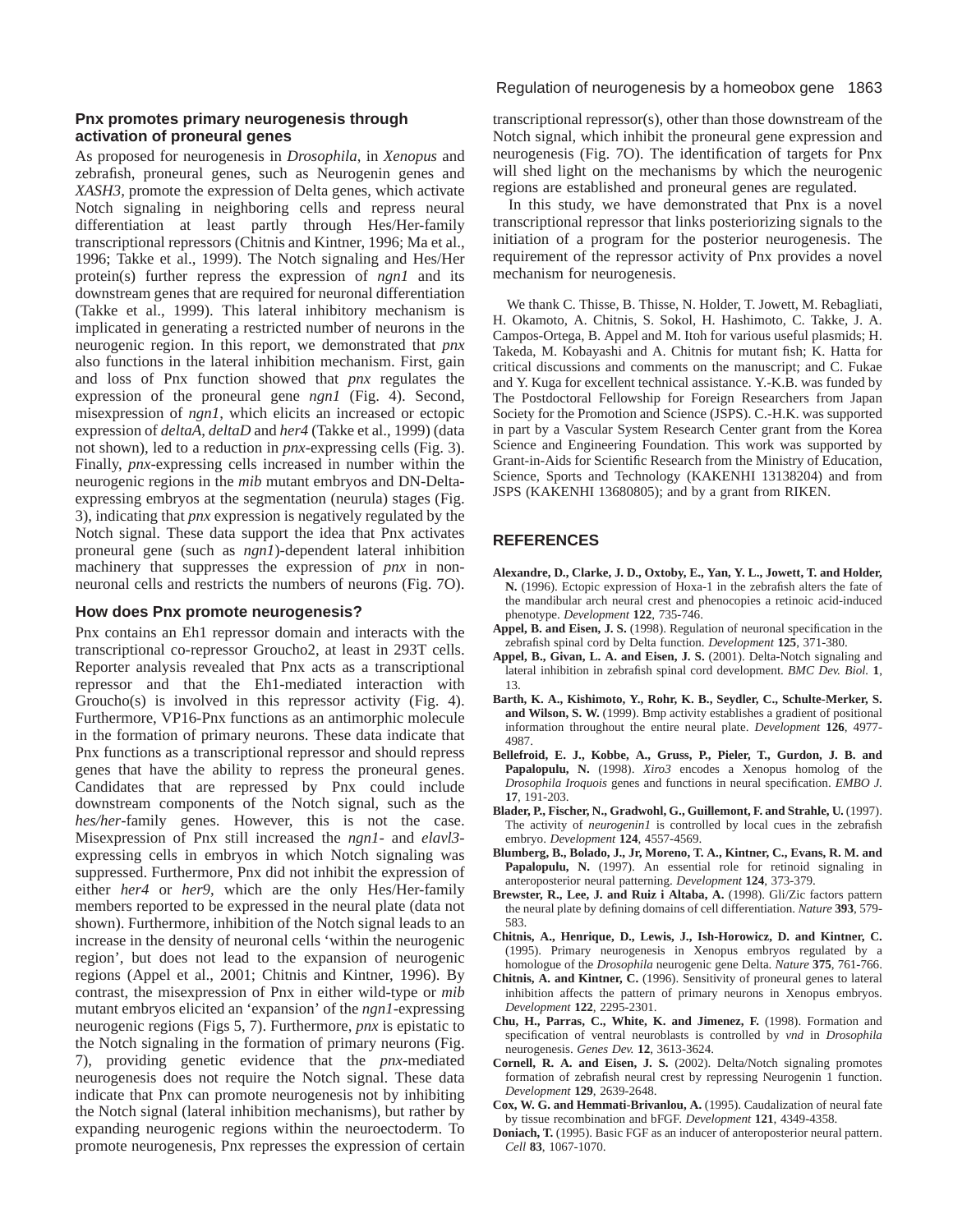- **Durston, A. J., Timmermans, J. P., Hage, W. J., Hendriks, H. F., de Vries, N. J., Heideveld, M. and Nieuwkoop, P. D.** (1989). Retinoic acid causes an anteroposterior transformation in the developing central nervous system. *Nature* **340**, 140-144.
- **Erter, C. E., Solnica-Krezel, L. and Wright, C. V.** (1998). Zebrafish *nodalrelated 2* encodes an early mesendodermal inducer signaling from the extraembryonic yolk syncytial layer. *Dev. Biol.* **204**, 361-372.
- **Fan, M. J. and Sokol, S. Y.** (1997). A role for Siamois in Spemann organizer formation. *Development* **124**, 2581-2589.
- **Fujii, R., Yamashita, S., Hibi, M. and Hirano, T.** (2000). Asymmetric p38 activation in zebrafish: its possible role in symmetric and synchronous cleavage. *J. Cell Biol.* **150**, 1335-1348.
- **Furthauer, M., Thisse, C. and Thisse, B.** (1997). A role for FGF-8 in the dorsoventral patterning of the zebrafish gastrula. *Development* **124**, 4253- 4264.
- **Gamse, J. and Sive, H.** (2000). Vertebrate anteroposterior patterning: the Xenopus neuroectoderm as a paradigm. *BioEssays* **22**, 976-986.
- **Gomez-Skarmeta, J. L., Glavic, A., de la Calle-Mustienes, E., Modolell, J. and Mayor, R.** (1998). *Xiro*, a Xenopus homolog of the *Drosophila Iroquois* complex genes, controls development at the neural plate. *EMBO J.* **17**, 181- 190.
- **Gray, M., Moens, C. B., Amacher, S. L., Eisen, J. S. and Beattie, C. E.** (2001). Zebrafish *deadly seven* functions in neurogenesis. *Dev. Biol.* **237**, 306-323.
- **Grinblat, Y. and Sive, H.** (2001). *zic* Gene expression marks anteroposterior pattern in the presumptive neurectoderm of the zebrafish gastrula. *Dev. Dyn.* **222**, 688-693.
- **Haddon, C., Jiang, Y. J., Smithers, L. and Lewis, J.** (1998a). Delta-Notch signalling and the patterning of sensory cell differentiation in the zebrafish ear: evidence from the *mind bomb* mutant. *Development* **125**, 4637-4644.
- **Haddon, C., Smithers, L., Schneider-Maunoury, S., Coche, T., Henrique, D. and Lewis, J.** (1998b). Multiple *delta* genes and lateral inhibition in zebrafish primary neurogenesis. *Development* **125**, 359-370.
- **Hashimoto, H., Itoh, M., Yamanaka, Y., Yamashita, S., Shimizu, T., Solnica-Krezel, L., Hibi, M. and Hirano, T.** (2000). Zebrafish Dkk1 functions in forebrain specification and axial mesendoderm formation. *Dev. Biol.* **217**, 138-152.
- **Inoue, A., Takahashi, M., Hatta, K., Hotta, Y. and Okamoto, H.** (1994). Developmental regulation of *islet-1* mRNA expression during neuronal differentiation in embryonic zebrafish. *Dev. Dyn.* **199**, 1-11.
- **Itoh, M., Kim, C. H., Palardy, G., Oda, T., Jiang, Y. J., Maust, D., Yeo, S. Y., Lorick, K., Wright, G. J., Ariza-McNaughton, L. et al.** (2003). Mind bomb is a ubiquitin ligase that is essential for efficient activation of notch signaling by delta. *Dev. Cell* **4**, 67-82.
- **Jessell, T. M.** (2000). Neuronal specification in the spinal cord: inductive signals and transcriptional codes. *Nat. Rev. Genet.* **1**, 20-29.
- **Jiang, Y. J., Brand, M., Heisenberg, C. P., Beuchle, D., Furutani-Seiki, M., Kelsh, R. N., Warga, R. M., Granato, M., Haffter, P., Hammerschmidt, M. et al. (**1996). Mutations affecting neurogenesis and brain morphology in the zebrafish, *Danio rerio*. *Development* **123**, 205-216.
- **Jowett, T. and Yan, Y. L.** (1996). Double fluorescent in situ hybridization to zebrafish embryos. *Trends Genet.* **12**, 387-389.
- **Kengaku, M. and Okamoto, H.** (1995). bFGF as a possible morphogen for the anteroposterior axis of the central nervous system in Xenopus. *Development* **121**, 3121-3130.
- **Kim, C. H., Ueshima, E., Muraoka, O., Tanaka, H., Yeo, S. Y., Huh, T. L. and Miki, N.** (1996). Zebrafish *elav/HuC* homologue as a very early neuronal marker. *Neurosci. Lett.* **216**, 109-112.
- **Kim, C. H., Bae, Y. K., Yamanaka, Y., Yamashita, S., Shimizu, T., Fujii, R., Park, H. C., Yeo, S. Y., Huh, T. L., Hibi, M. et al.** (1997). Overexpression of *neurogenin* induces ectopic expression of HuC in zebrafish. *Neurosci. Lett.* **239**, 113-116.
- **Kimmel, C. B., Ballard, W. W., Kimmel, S. R., Ullmann, B. and Schilling, T. F.** (1995). Stages of embryonic development of the zebrafish. *Dev. Dyn.* **203**, 253-310.
- **Kishi, M., Mizuseki, K., Sasai, N., Yamazaki, H., Shiota, K., Nakanishi, S. and Sasai, Y.** (2000). Requirement of Sox2-mediated signaling for differentiation of early Xenopus neuroectoderm. *Development* **127**, 791- 800.
- **Kobayashi, M., Nishikawa, K., Suzuki, T. and Yamamoto, M.** (2001). The homeobox protein Six3 interacts with the Groucho corepressor and acts as a transcriptional repressor in eye and forebrain formation. *Dev. Biol.* **232**, 315-326.
- **Koshida, S., Shinya, M., Mizuno, T., Kuroiwa, A. and Takeda, H.** (1998). Initial anteroposterior pattern of the zebrafish central nervous system is determined by differential competence of the epiblast. *Development* **125**, 1957-1966.
- **Kudoh, T., Wilson, S. W. and Dawid, I. B.** (2002). Distinct roles for Fgf, Wnt and retinoic acid in posteriorizing the neural ectoderm. *Development* **129**, 4335-4346.
- **Lamb, T. M. and Harland, R. M.** (1995). Fibroblast growth factor is a direct neural inducer, which combined with noggin generates anterior-posterior neural pattern. *Development* **121**, 3627-3636.
- **Lee, J. E., Hollenberg, S. M., Snider, L., Turner, D. L., Lipnick, N. and Weintraub, H.** (1995). Conversion of Xenopus ectoderm into neurons by NeuroD, a basic helix-loop-helix protein. *Science* **268**, 836-844.
- **Leve, C., Gajewski, M., Rohr, K. B. and Tautz, D.** (2001). Homologues of *c-hairy1* (*her9*) and lunatic fringe in zebrafish are expressed in the developing central nervous system, but not in the presomitic mesoderm. *Dev. Genes Evol.* **211**, 493-500.
- **Ma, Q., Kintner, C. and Anderson, D. J.** (1996). Identification of *neurogenin*, a vertebrate neuronal determination gene. *Cell* **87**, 43-52.
- **Ma, Q., Chen, Z., del Barco Barrantes, I., de la Pompa, J. L. and Anderson, D. J.** (1998). *neurogenin1* is essential for the determination of neuronal precursors for proximal cranial sensory ganglia. *Neuron* **20**, 469- 82.
- **McDonald, J. A., Holbrook, S., Isshiki, T., Weiss, J., Doe, C. Q. and Mellerick, D. M.** (1998). Dorsoventral patterning in the Drosophila central nervous system: the vnd homeobox gene specifies ventral column identity. *Genes Dev.* **12**, 3603-3612.
- **McGrew, L. L., Lai, C. J. and Moon, R. T.** (1995). Specification of the anteroposterior neural axis through synergistic interaction of the Wnt signaling cascade with noggin and follistatin. *Dev. Biol.* **172**, 337-342.
- **Mizuguchi, R., Sugimori, M., Takebayashi, H., Kosako, H., Nagao, M., Yoshida, S., Nabeshima, Y., Shimamura, K. and Nakafuku, M.** (2001). Combinatorial roles of *olig2* and *neurogenin2* in the coordinated induction of pan-neuronal and subtype-specific properties of motoneurons. *Neuron* **31**, 757-771.
- **Mizuseki, K., Kishi, M., Matsui, M., Nakanishi, S. and Sasai, Y.** (1998a). Xenopus Zic-related-1 and Sox-2, two factors induced by chordin, have distinct activities in the initiation of neural induction. *Development* **125**, 579-587.
- **Mizuseki, K., Kishi, M., Shiota, K., Nakanishi, S. and Sasai, Y.** (1998b). SoxD: an essential mediator of induction of anterior neural tissues in Xenopus embryos. *Neuron* **21**, 77-85.
- **Muhr, J., Andersson, E., Persson, M., Jessell, T. M. and Ericson, J.** (2001). Groucho-mediated transcriptional repression establishes progenitor cell pattern and neuronal fate in the ventral neural tube. *Cell* **104**, 861-873.
- **Nakata, K., Nagai, T., Aruga, J. and Mikoshiba, K.** (1997). Xenopus Zic3, a primary regulator both in neural and neural crest development. *Proc. Natl. Acad. Sci. USA* **94**, 11980-11985.
- **Nasevicius, A. and Ekker, S. C.** (2000). Effective targeted gene 'knockdown' in zebrafish. *Nat. Genet.* **26**, 216-220.
- **Nguyen, V. H., Trout, J., Connors, S. A., Andermann, P., Weinberg, E. and Mullins, M. C.** (2000). Dorsal and intermediate neuronal cell types of the spinal cord are established by a BMP signaling pathway. *Development* **127**, 1209-1220.
- **Novitch, B. G., Chen, A. I. and Jessell, T. M.** (2001). Coordinate regulation of motor neuron subtype identity and pan-neuronal properties by the bHLH repressor Olig2. *Neuron* **31**, 773-789.
- **Papalopulu, N., Clarke, J. D., Bradley, L., Wilkinson, D., Krumlauf, R. and Holder, N.** (1991). Retinoic acid causes abnormal development and segmental patterning of the anterior hindbrain in Xenopus embryos. *Development* **113**, 1145-1158.
- **Park, H. C., Mehta, A., Richardson, J. S. and Appel, B.** (2002). *olig2* is required for zebrafish primary motor neuron and oligodendrocyte development. *Dev. Biol.* **248**, 356-368.
- **Piccolo, S., Agius, E., Leyns, L., Bhattacharyya, S., Grunz, H., Bouwmeester, T. and de Robertis, E. M.** (1999). The head inducer Cerberus is a multifunctional antagonist of Nodal, BMP and Wnt signals. *Nature* **397**, 707-710.
- **Rebagliati, M. R., Toyama, R., Fricke, C., Haffter, P. and Dawid, I. B.** (1998). Zebrafish nodal-related genes are implicated in axial patterning and establishing left-right asymmetry. *Dev. Biol.* **199**, 261-272.
- **Riley, B. B., Chiang, M., Farmer, L. and Heck, R.** (1999). The *deltaA* gene of zebrafish mediates lateral inhibition of hair cells in the inner ear and is regulated by *pax2.1*. *Development* **126**, 5669-5678.